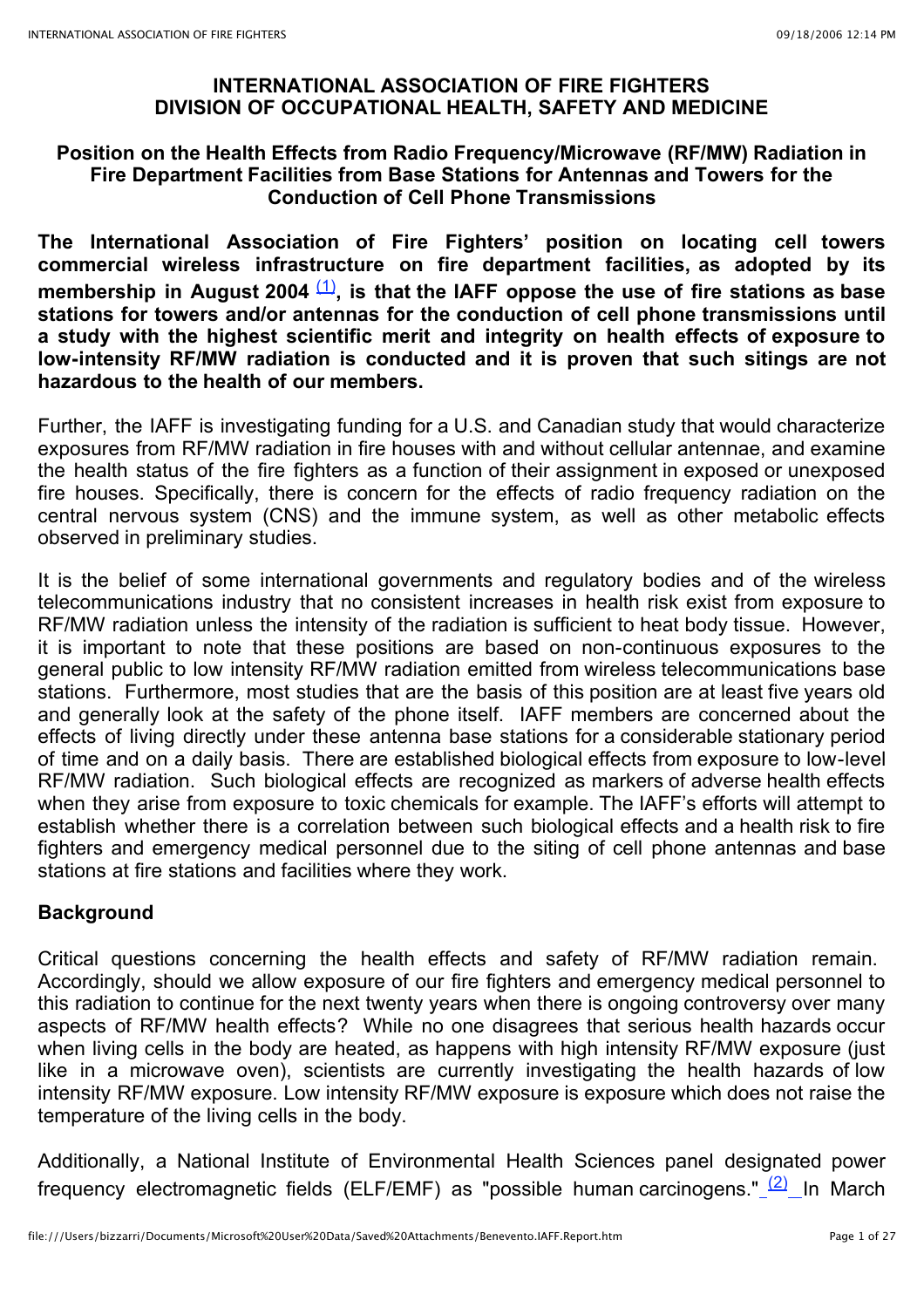2002 The International Association on Research on Cancer of the World Health Organization also assigned this designation to ELF/EMF in Volume 80 of its *IARC Monographs on the Evaluation of Carcinogenic Risks to Humans.* (3)

Fixed antennas used for wireless telecommunications are referred to as cellular base stations, cell stations, PCS ("Personal Communications Service") stations or telephone transmission towers. These base stations consist of antennas and electronic equipment. Because the antennas need to be high in the air, they are often located on towers, poles, water tanks, or rooftops. Typical heights for freestanding base station towers are 50-200 feet.

Some base stations use antennas that look like poles, 10 to 15 feet in length, that are referred to as "omni-directional" antennas. These types of antennas are usually found in rural areas. In urban and suburban areas, wireless providers now more commonly use panel or sector antennas for their base stations. These antennas consist of rectangular panels, about 1 by 4 feet in dimension. The antennas are usually arranged in three groups of three antennas each. One antenna in each group is used to transmit signals to wireless phones, and the other two antennas in each group are used to receive signals from wireless phones.

At any base station site, the amount of RF/MW radiation produced depends on the number of radio channels (transmitters) per antenna and the power of each transmitter. Typically, 21 channels per antenna sector are available. For a typical cell site using sector antennas, each of the three transmitting antennas could be connected to up to 21 transmitters for a total of 63 transmitters. When omni-directional antennas are used, a cellular base station could theoretically use up to 96 transmitters. Base stations used for PCS communications generally require fewer transmitters than those used for cellular radio transmissions, since PCS carriers usually have a higher density of base station antenna sites.

The electromagnetic RF/MW radiation transmitted from base station antennas travel toward the horizon in relatively narrow paths. The individual pattern for a single array of sector antennas is wedge-shaped, like a piece of pie. Cellular and PCS base stations in the United States are required to comply with limits for exposure recommended by expert organizations and endorsed by government agencies responsible for health and safety. When cellular and PCS antennas are mounted on rooftops, RF/MW radiation levels on that roof or on others near by would be greater than those typically encountered on the ground.

The telecommunications industry claims cellular antennas are safe because the RF/MW radiation they produce is too weak to cause heating, i.e., a "thermal effect." They point to "safety standards" from groups such as ANSI/IEEE or ICNIRP to support their claims. But these groups have explicitly stated that their claims of "safe RF/MW radiation exposure is harmless" rest on the fact that it is too weak to produce a rise in body temperature, a "thermal effect." $(4)$ 

There is a large body of internationally accepted scientific evidence which points to the existence of non-thermal effects of RF/MW radiation. The issue at the present time is not whether such evidence exists, but rather what weight to give it.

Internationally acknowledged experts in the field of RF/MW radiation research have shown that RF/MW transmissions of the type used in digital cellular antennas and phones can have critical effects on cell cultures, animals, and people in laboratories and have also found epidemiological evidence (studies of communities, not in the laboratory) of serious health effects at "nonthermal levels," where the intensity of the RF/MW radiation was too low to cause heating. They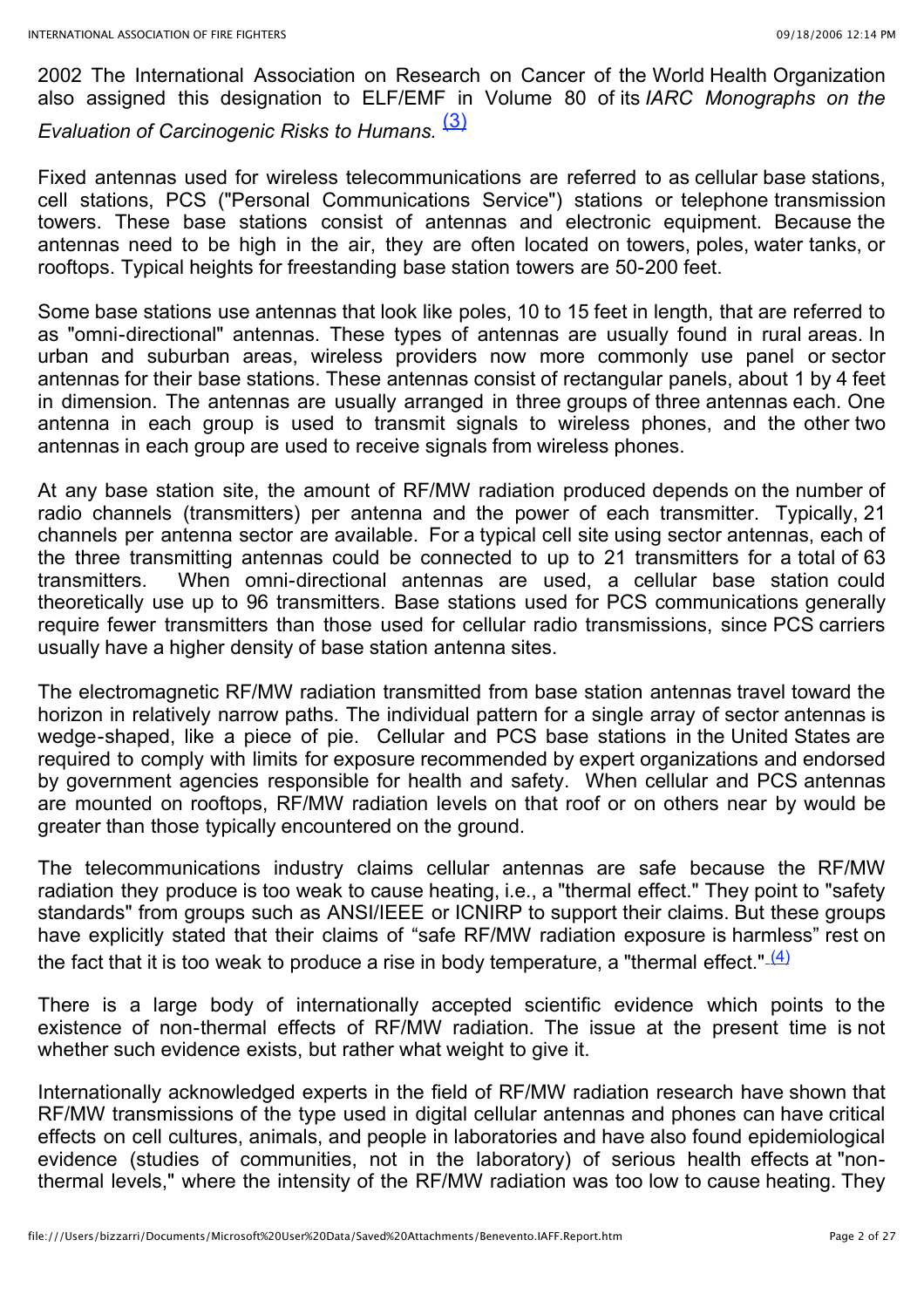### have found:

- Increased cell growth of brain cancer cells  $\frac{(5)}{2}$
- A doubling of the rate of lymphoma in mice  $\frac{(6)}{6}$
- Changes in tumor growth in rats  $\frac{7}{2}$
- An increased number of tumors in rats  $\frac{(8)}{8}$
- Increased single- and double-strand breaks in DNA, our genetic material  $\frac{(9)}{2}$
- $\bullet$  2 to 4 times as many cancers in Polish soldiers exposed to RF  $(10)$
- More childhood leukemia in children exposed to RF  $(11)$
- Changes in sleep patterns and REM type sleep  $(12)$
- $\bullet$  Headaches caused by RF/MW radiation exposure  $(13)$
- Neurologic changes  $(14)$  including:
	- o Changes in the blood-brain-barrier (15)
	- o Changes in cellular morphology (including cell death)  $(16)$
	- o Changes in neural electrophysiology (EEG) (17)
	- Changes in neurotransmitters (which affect motivation and pain perception)  $(18)$
	- o Metabolic changes (of calcium ions, for instance)  $(19)$
	- Cytogenetic effects (which can affect cancer, Alzheimer's, neurodegenerative diseases) (20)
- Decreased memory, attention, and slower reaction time in school children  $(21)$
- Retarded learning in rats indicating a deficit in spatial "working memory"  $(22)$
- Increased blood pressure in healthy men  $\frac{(23)}{2}$
- Damage to eye cells when combined with commonly used glaucoma medications  $\frac{(24)}{24}$

Many national and international organizations have recognized the need to define the true risk of low intensity, non-thermal RF/MW radiation exposure, calling for intensive scientific investigation to answer the open questions. These include:

- The World Health Organization, noting reports of "cancer, reduced fertility, memory loss, and adverse changes in the behavior and development of children."  $(25)$
- The U. S. Food and Drug Administration (FDA)  $(26)$
- The International Agency for Research on Cancer (IARC) <sup>(27)</sup>
- The Swedish Work Environmental Fund  $(28)$
- The National Cancer Institute (NCI)  $(29)$
- The European Commission (EC)  $\frac{(30)}{ }$
- New Zealand's Ministry of Health  $\frac{(31)}{2}$
- National Health and Medical Research Council of Australia  $\frac{(32)}{2}$
- Commonwealth Scientific Industrial Research Organization of Australia (CSIRO) (33)
- The Royal Society of Canada expert group report prepared for Health Canada  $\frac{(34)}{(24)}$
- European Union's REFLEX Project (Risk Evaluation of Potential Environmental Hazards from Low Frequency Electromagnetic Field Exposure Using Sensitive *in vitro* Methods) (35)
- The Independent Group on Electromagnetic Fields of the Swedish Radiation Protection Board (SSI) (36)
- The United Kingdom's National Radiological Protection Board (NRPB) (37)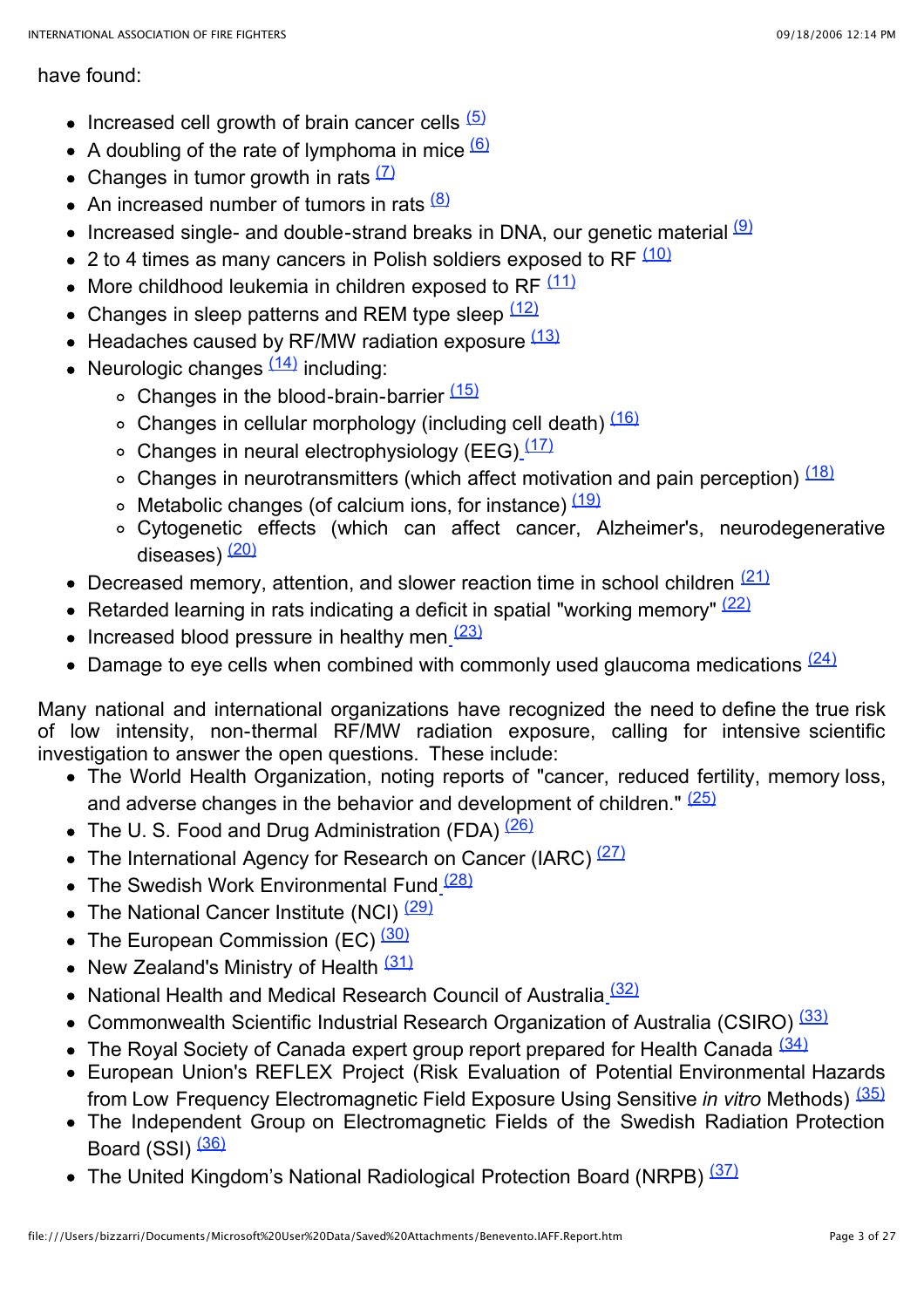• The EMF-Team Finland's Helsinki Appeal 2005  $\frac{(38)}{28}$ 

Non-thermal effects are recognized by experts on RF/MW radiation and health to be potential health hazards. Safe levels of RF/MW exposure for these low intensity, non-thermal effects have not yet been established.

The FDA has explicitly rejected claims that cellular phones are "safe."  $(39)$ 

The Environmental Protection Agency (EPA) has stated repeatedly that the current (ANSI/IEEE) RF/MW safety standards protect only against thermal effects.  $(40)$ 

Many scientists and physicians question the safety of exposure to RF/MW radiation. The CSIRO study, for example, notes that there are no clear cutoff levels at which low intensity RF/MW exposure has no effect, and that the results of ongoing studies will take years to analyze.  $(41)$ 

Internationally, researchers and physicians have issued statements that biological effects from low-intensity RF/MW radiation exposure are scientifically established:

- The 1998 Vienna-EMF Resolution (42)
- <sup>1</sup> The 2000 Salzburg Resolution on Mobile Telecommunication Base Stations (43)
- $\cdot$  The 2002 Catania Resolution  $\frac{(44)}{4}$
- The 2002 Freiburger Appeal (45)
- · The 2004 Report of the European Union's REFLEX Project (Risk Evaluation of Potential Environmental Hazards from Low Frequency Electromagnetic Field Exposure Using Sensitive *in vitro* Methods) (46)
- · The 2004 Second Annual Report from Sweden's Radiation Protection Board (SSI) Independent Expert Group on Electromagnetic Fields Recent Research on Mobile Telephony and Health Risks (47)
- Mobile Phones and Health 2004: Report by the Board of NRPB (The UK's National Radiological Protection Board) (48)

The county of Palm Beach, Florida, the City of Los Angeles, California, and the country of New Zealand have all prohibited cell phone base stations and antennas near schools due to safety concerns. The British Columbia Confederation of Parent Advisory Councils [BCCPAC] passed a resolution in 2003 banning cellular antennae from schools and school grounds. This organization is comparable to the Parent Teachers Association (PTA) in the United States. The resolution was directed to B.C. Ministry of Education, B.C. Ministry of Children and Family Development, B.C. School Trustees Association, and B.C. Association of Municipalities.

### **US Government Information**

In the United States, the Federal Communications Commission (FCC) has used safety guidelines for RF/MW radiation environmental exposure since 1985.

The FCC guidelines for human exposure to RF/MW radiation are derived from the recommendations of two organizations, the National Council on Radiation Protection and Measurements (NCRP) and the Institute of Electrical and Electronics Engineers (IEEE). In both cases, the recommendations were developed by scientific and engineering experts drawn from industry, government, and academia after extensive reviews of the scientific literature related to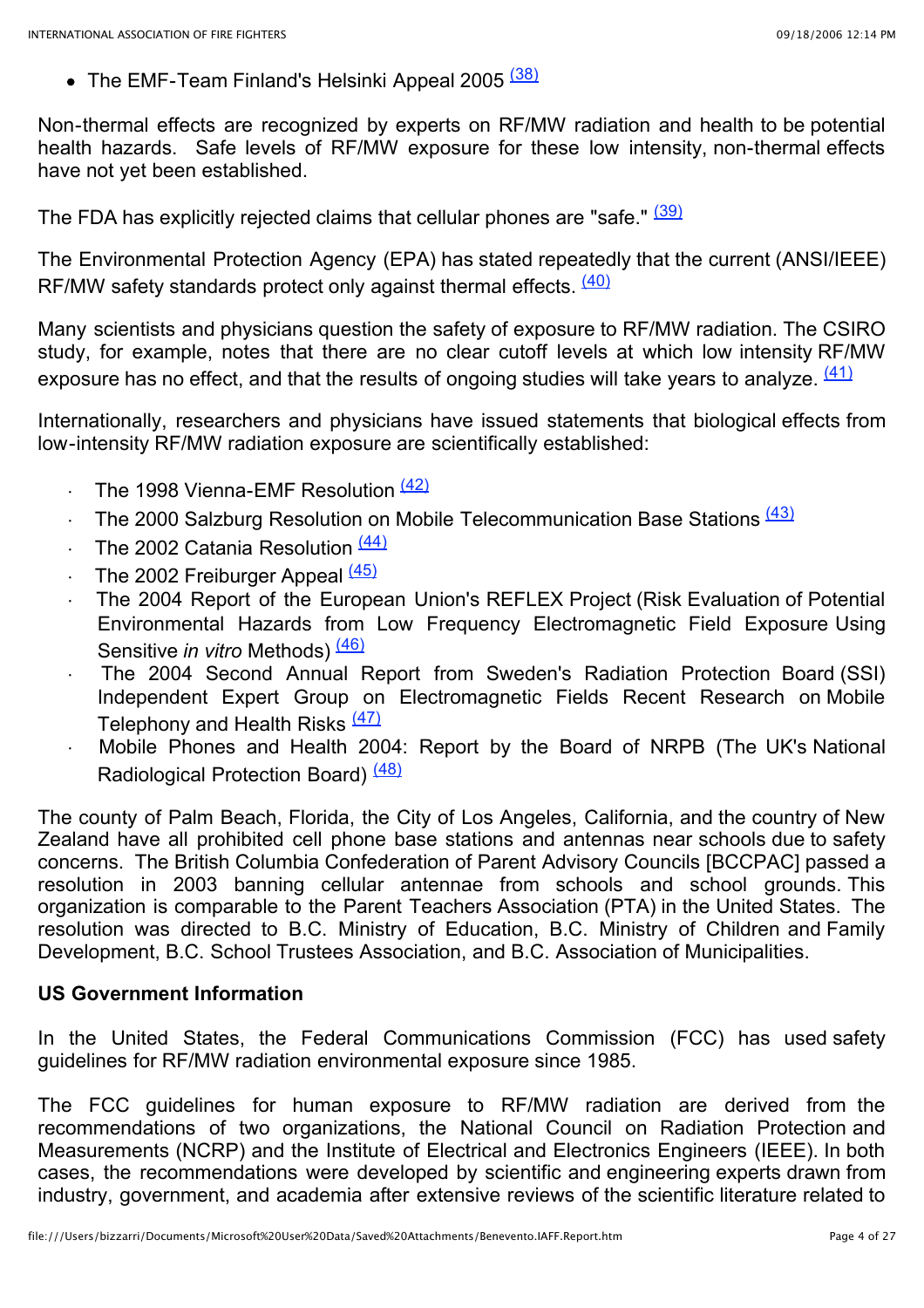the biological effects of RF/MW radiation.

Many countries in Europe and elsewhere use exposure guidelines developed by the International Commission on Non-Ionizing Radiation Protection (ICNIRP). The ICNIRP safety limits are generally similar to those of the NCRP and IEEE, with a few exceptions. For example, ICNIRP recommends different exposure levels in the lower and upper frequency ranges and for localized exposure from certain products such as hand-held wireless telephones. Currently, the World Health Organization is working to provide a framework for international harmonization of RF/MW radiation safety standards.

In order to affirm conformity to standards regarding heating of tissue, measurements are time averaged over 0.1 hours [6 minutes]. This method eliminates any spikes in the readings. Computer power bars have surge protectors to prevent damage to computers. **Fire fighters and emergency medical personnel do not!**

The NCRP, IEEE, and ICNIRP all have identified a whole-body Specific Absorption Rate (SAR) value of 4 watts per kilogram (4 W/kg) as a threshold level of exposure at which harmful biological thermal effects due to tissue heating may occur. Exposure guidelines in terms of field strength, power density and localized SAR were then derived from this threshold value. In addition, the NCRP, IEEE, and ICNIRP guidelines vary depending on the frequency of the RF/MW radiation exposure. This is due to the finding that whole-body human absorption of RF/MW radiation varies with the frequency of the RF signal. The most restrictive limits on whole-body exposure are in the frequency range of 30-300 MHz where the human body absorbs RF/MW energy most efficiently. For products that only expose part of the body, such as wireless phones, exposure limits in terms of SAR only are specified.

Similarly, the exposure limits used by the FCC are expressed in terms of SAR, electric and magnetic field strength, and power density for transmitters operating at frequencies from 300 kHz to 100 GHz. The specific values can be found in two FCC bulletins, OET Bulletins 56 and 65.

OET Bulletin 56, *"Questions and Answers about Biological Effects and Potential Hazards of Radiofrequency Electromagnetic Fields"* was designed to provide factual information to the public by answering some of the most commonly asked questions. It includes the latest information on FCC guidelines for human exposure to RF/MW radiation. Further information and a downloadable version of Bulletin 56 can be found at: http://www.fcc.gov/oet/info/documents/bulletins/#56

OET Bulletin 65, *"Evaluating Compliance With FCC Guidelines for Human Exposure to Radiofrequency Electromagnetic Fields"* was prepared to provide assistance in determining whether proposed or existing transmitting facilities, operations or devices comply with limits for human exposure to RF/MW radiation adopted by the Federal Communications Commission (FCC). Further information and a downloadable version of Bulletin 65 can be found at: http://www.fcc.gov/oet/info/documents/bulletins/#65

The FCC authorizes and licenses products, transmitters, and facilities that generate RF and microwave radiation. It has jurisdiction over all transmitting services in the U.S. except those specifically operated by the Federal Government. Under the National Environmental Policy Act of 1969 (NEPA), the FCC has certain responsibilities to consider whether its actions will significantly affect the quality of the human environment. Therefore, FCC approval and licensing of transmitters and facilities must be evaluated for significant impact on the environment.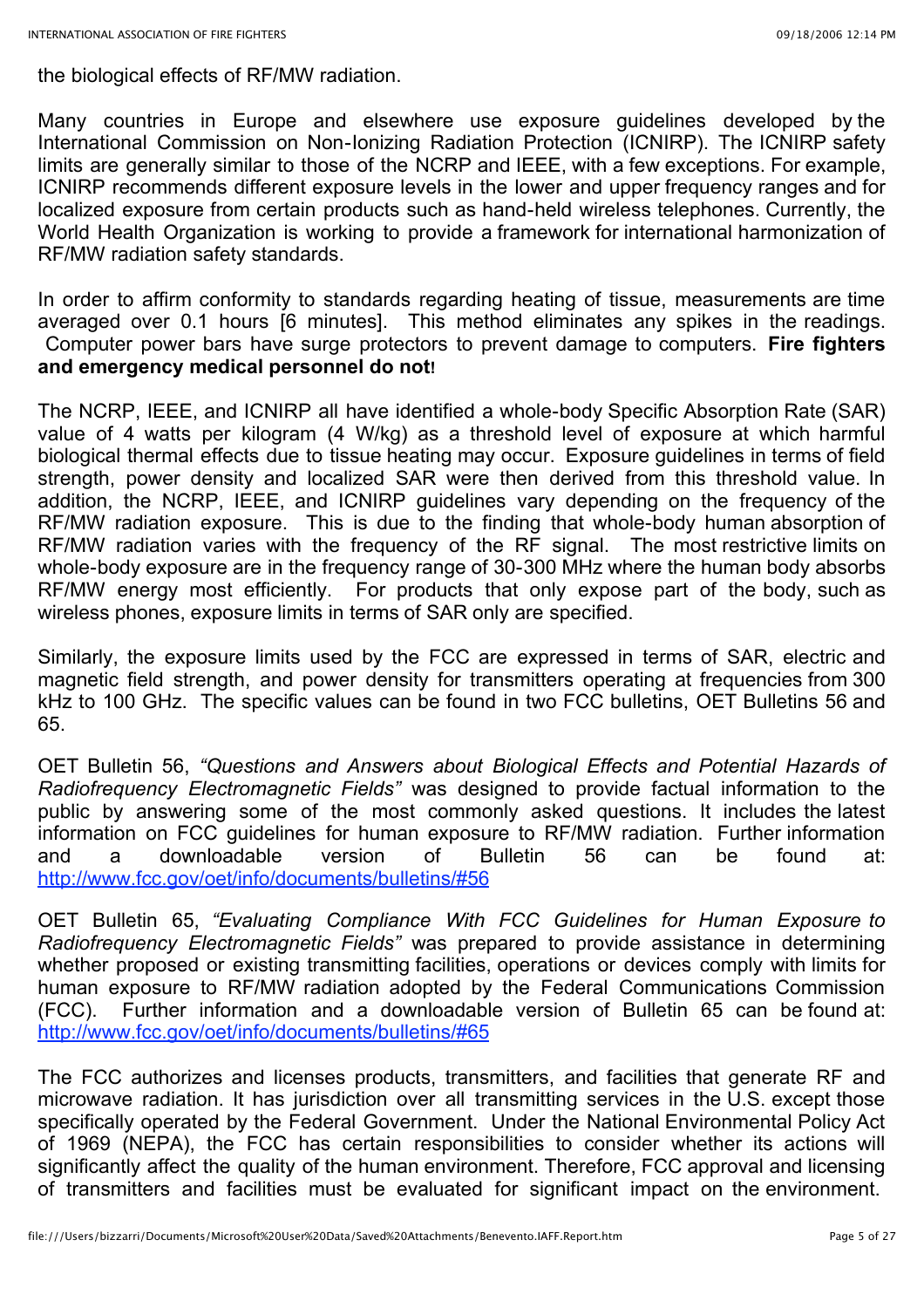Human exposure to RF radiation emitted by FCC-regulated transmitters is one of several factors that must be considered in such environmental evaluations. In 1996, the FCC revised its guidelines for RF/MW radiation exposure as a result of a multi-year proceeding and as required by the Telecommunications Act of 1996.

For further information and answers to questions about the safety of RF/MW radiation from transmitters and facilities regulated by the FCC go to http://www.fcc.gov/oet/rfsafety/rf-faqs.html.

### **Canadian Government Information**

Industry Canada is the organization that sets regulatory requirements for electromagnetic spectrum management and radio equipment in Canada. Industry Canada establishes standards for equipment certification and, as part of these standards, developed RSS-102, which specifies permissible radiofrequency RF/MW radiation levels. For this purpose, Industry Canada adopted the limits outlined in Health Canada's Safety-Code 6, which is a guideline document for limiting RF exposure. A downloadable version of *"RSS-102 - Evaluation Procedure for Mobile and Portable Radio Transmitters with respect to Health Canada's Safety Code 6 for Exposure of Humans to Radio Frequency Fields"*, as well as additional information can be found at: http://strategis.ic.gc.ca/epic/internet/insmt-gstnsf/vwapj/rss102.pdf/\$FILE/rss102.pdf .

Safety Code 6 specifies the requirements for the use of radiation emitting devices. This Code replaces the previous Safety Code 6 - EHD-TR-160. A downloadable version of "Limits of Human Exposure to Radiofrequency Electromagnetic Fields in the Frequency Range from 3 kHz TO 300 GHz – Safety Code 6", as well as further detailed information can be found at http://www.hc-sc.gc.ca/hecs-sesc/ccrpb/publication/99ehd237/toc.htm.

### **US and Canadian Legal Issues**

Although some local and state governments have enacted rules and regulations about human exposure to RF/MW radiation in the past, the Telecommunications Act of 1996 requires the United States Federal Government to control human exposure to RF/MW radiation. In particular, Section 704 of the Act states that, "No State or local government or instrumentality thereof may regulate the placement, construction, and modification of personal wireless service facilities on the basis of the environmental effects of radio frequency emissions to the extent that such facilities comply with the Commission's regulations concerning such emissions." Further information on federal authority and FCC policy is available in a fact sheet from the FCC's Wireless Telecommunications Bureau at www.fcc.gov/wtb.

In a recent opinion filed by Senior Circuit Judge Stephen F. Williams, No. 03-1336 *EMR Network v. Federal Communications Commission and United States of America*, the Court upheld the FCC's decision not to initiate an inquiry on the need to revise its regulations to address nonthermal effects of radiofrequency (RF) radiation from the facilities and products subject to FCC regulation as EMR Network had requested in its September 2001 Petition for Inquiry.

At the request of the EMR Network, the EMR Policy Institute provided legal and research support for this appeal. On January 13, 2005, a Petition for Rehearing *en banc* by the full panel of judges at the DC Circuit Court of Appeals was filed. Briefs, background documents and the DC Circuit decision are found at: http://www.emrpolicy.org/litigation/case\_law/index.htm.

The Toronto Medical Officer of Health for the Toronto Board of Health recommended to Health Canada that public exposure limits for RF/MW radiation be made 100 times stricter; however the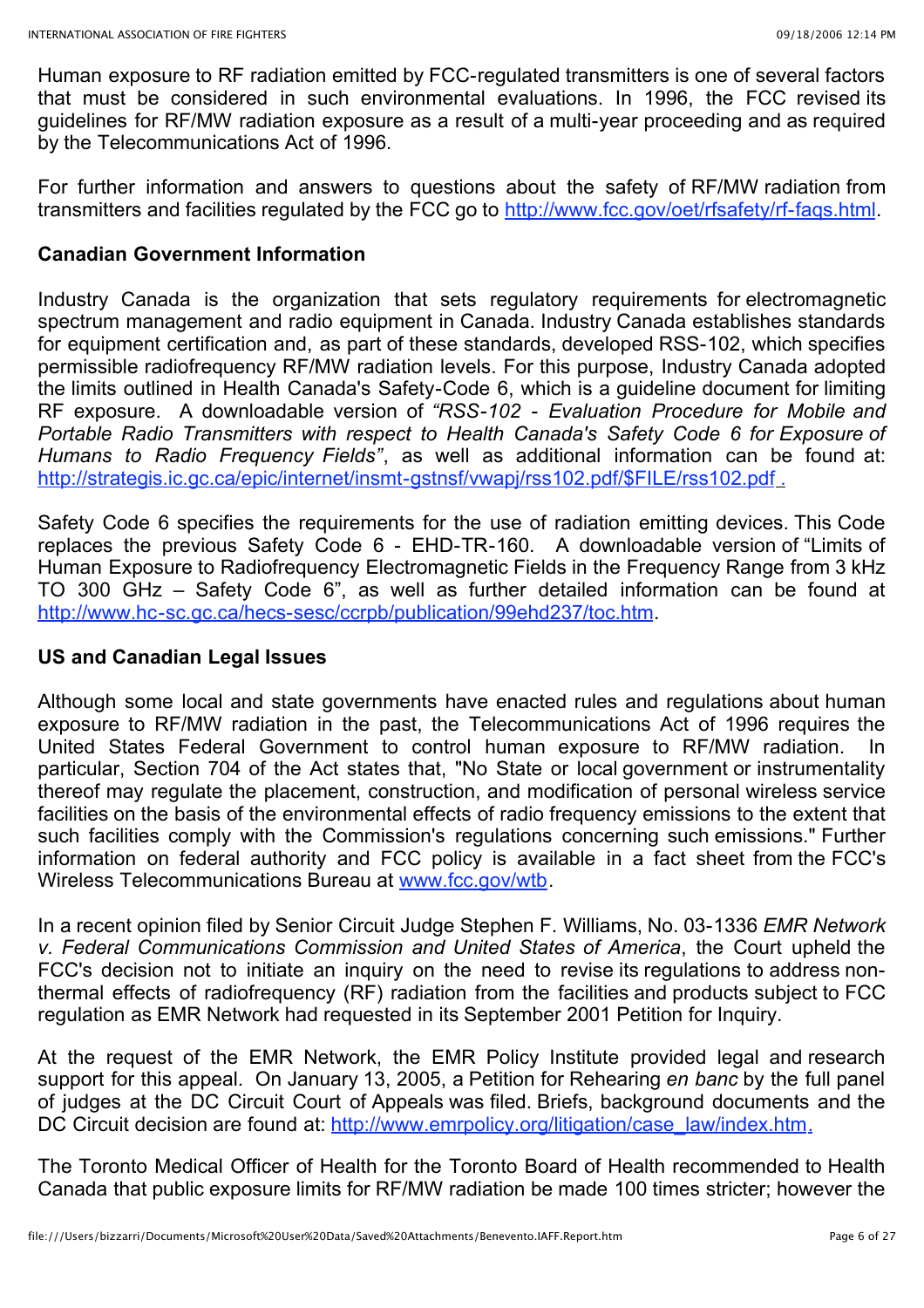recommendation was not allowed, since, as in the US, only the Canadian federal government can regulate RF/MW radiation exposure level.

### **World Health Organization Efforts**

In 1996, the World Health Organization (WHO) established the International EMF Project to review the scientific literature and work towards resolution of health concerns over the use of RF/MW technology. WHO maintains a Web site that provides addition information on this project and about RF/MW biological effects and research. For further information go to http://www.who.int/peh-emf/en/.

#### **Conclusion**

For decades, the International Association of Fire Fighters has been directly involved in protecting and promoting the health and safety of our membership. However, we simply don't know at this time what the possible health consequences of long-term exposure to low-intensity RF/MW radiation of the type used by the cell phone base stations and antennas will be. No one knows--the data just aren't there. The chairman of the International Commission on Non-Ionizing Radiation Protection ICNIRP), one of the leading international organizations which formulated the current RF/MW radiation exposure guidelines, has stated that the guidelines include "no consideration regarding prudent avoidance" for health effects for which evidence is less than conclusive  $\frac{(49)}{6}$ 

Again, fire department facilities, where fire fighters and emergency response personnel live and work are not the proper place for a technology which could endanger their health and safety

The only reasonable and responsible course is to conduct a study of the highest scientific merit and integrity on the RF/MW radiation health effects to our membership and, in the interim, oppose the use of fire stations as base stations for towers and/or antennas for the conduction of cell phone transmissions until it is proven that such sitings are not hazardous to the health of our members.

### **Footnotes**

### [back] 1. **Revised and Amended IAFF Resolution No. 15; August 2004**

### **Study of Firefighters Exposed to Radio Frequency (RF) Radiation from Cell Towers/Masts**

**WHEREAS,** fire stations across the United States and Canada are being sought by wireless companies as base stations for the antennas and towers for the conduction of cell phone transmissions; and

**WHEREAS,** many firefighters who are living with cell towers on or adjacent to their stations are paying a substantial price in terms of physical and mental health. As first responders and protectors of the general public, it is crucial that firefighters are functioning at optimal cognitive and physical capacity at all times; and

**WHEREAS,** the brain is the first organ to be affected by RF radiation and symptoms manifest in a multitude of neurological conditions including migraine headaches, extreme fatigue, disorientation, slowed reaction time, vertigo, vital memory loss and attention deficit amidst life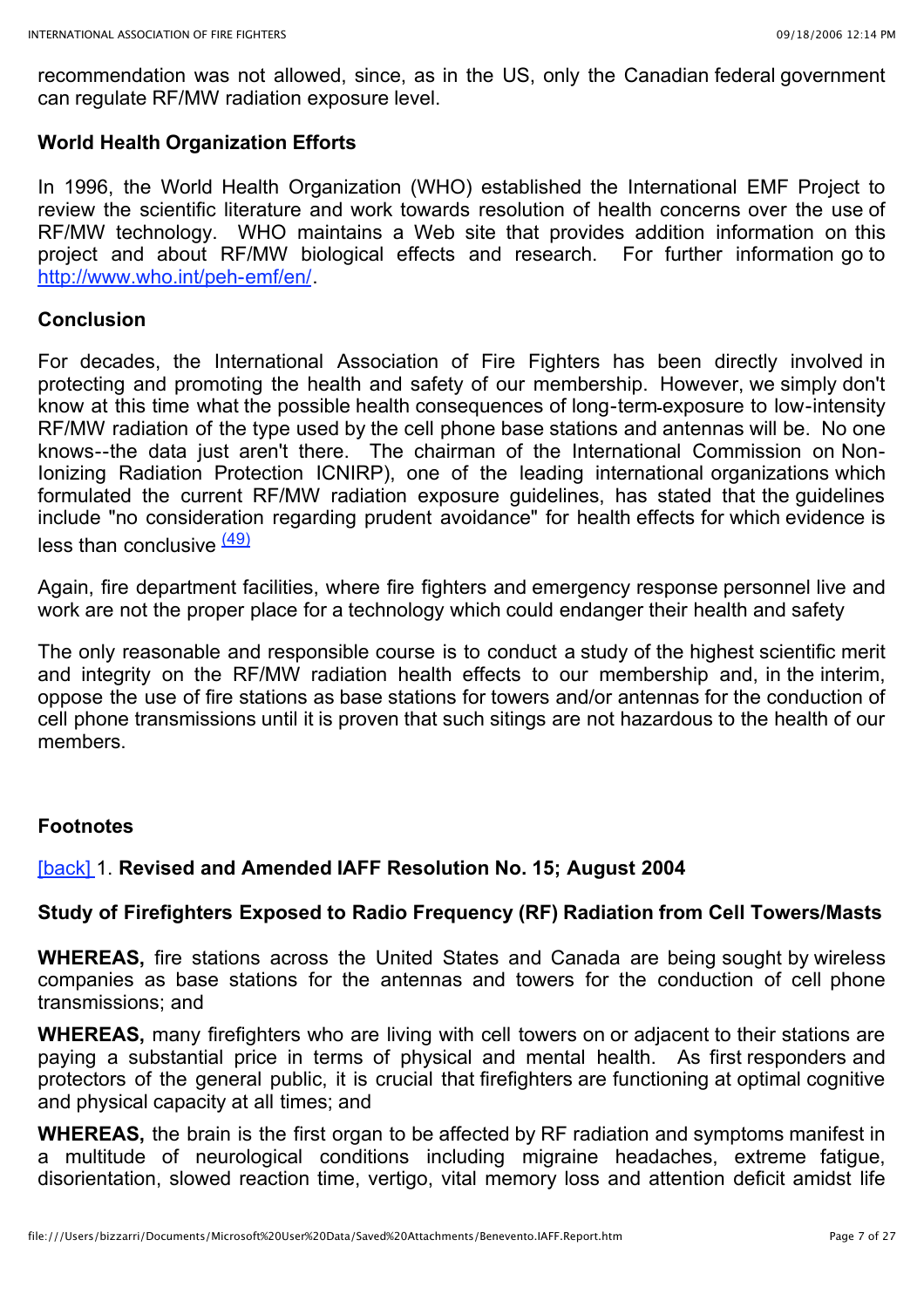threatening emergencies; and

**WHEREAS,** most of the firefighters who are experiencing symptoms can attribute the onset to the first week(s) these towers/antennas were activated; and

**WHEREAS,** RF radiation is emitted by these cellular antennas and RF radiation can penetrate every living cell, including plants, animals and humans; and

**WHEREAS,** both the U. S. and Canadian governments established regulatory limits for RF radiation based on thermal (heat) measurements with no regard for the adverse health effects from non-thermal radiation which is proven to harm the human brain and immune system; and

**WHEREAS**, the U. S. Environmental Protection Agency stated in a July 16, 2002, letter, "Federal health and safety agencies have not yet developed policies concerning possible risk from long-term, non-thermal exposures. The FCC's exposure guideline is considered protective of effects arising from a thermal mechanism (RF radiation from cell towers is non-thermal) but not from all possible mechanisms. Therefore, the generalization by many that the guidelines protecting human beings from harm by any or all mechanisms is not justified"; and

**WHEREAS,** an Expert Panel Report requested by the Royal Society of Canada prepared for Health Canada (1999) stated that, "Exposure to RF fields at intensities far less than levels required to produce measurable heating can cause effects in cells and tissues. These biological effects include alterations in the activity of the enzyme ornithine decarboxylase, in calcium regulation, and in the permeability of the blood-brain barrier. Some of these biological effects brought about by non-thermal exposure levels of RF could potentially be associated with adverse health effects"; and

**WHEREAS,** based on concerns over growing scientific evidence of dangers from RF radiation, an international conference was convened in Salzburg, Austria, in the summer of 2000 where renowned scientists declared the upper-most RF radiation exposure limit from a tower-mast should be 1/10th of 1 microwatt (Note that 1/10th of 1 microwatt is 10,000 times lower than the uppermost limit allowed by the U. S. or Canada.); and it should be noted this limit was set because of study results showing brain wave changes at 1/10th of 1 microwatt; and

**WHEREAS,** in a recently cleared paper by Dr. Richard A. Albanese of the U. S. Air Force, a highly recognized physician in the area of the impact of radiation on the human body, Dr. Albanese states, "I would ask a good faith effort in achieving as low exposure rates as are possible within reasonable financial constraints. Also I would fund targeted studies using animal subjects and human groups living or working in high radiation settings or heavy cellular phone users, emphasizing disease causations. I urge acceptance of the ideal that there should be no unmonitored occupational or environmental exposures whose associated disease rates are unknown." (The opinions expressed herein are those of Dr. Albanese, and do not reflect the policies of the United States Air Force.); and

**WHEREAS,** recently a study, not affiliated with the wireless industry, was conducted of firefighters exposed to RF radiation from cell towers/antennas affixed to their stations.\*\* The study revealed brain damage that can be differentiated from chemical causation (such as inhalation of toxic smoke) suggesting RF radiation as the cause of the brain damage found on SPECT scans; and

**WHEREAS,** firefighters are the protectors of people and property and should be protected under the Precautionary Principle of Science and therefore, unless radiation is proven safe and harmless, cellular antennas should not be placed on or near fire stations; therefore be it

**RESOLVED,** That the IAFF shall seek funding for an initial U. S. and Canadian study with the highest scientific merit and integrity, contrasting firefighters with residence in stations with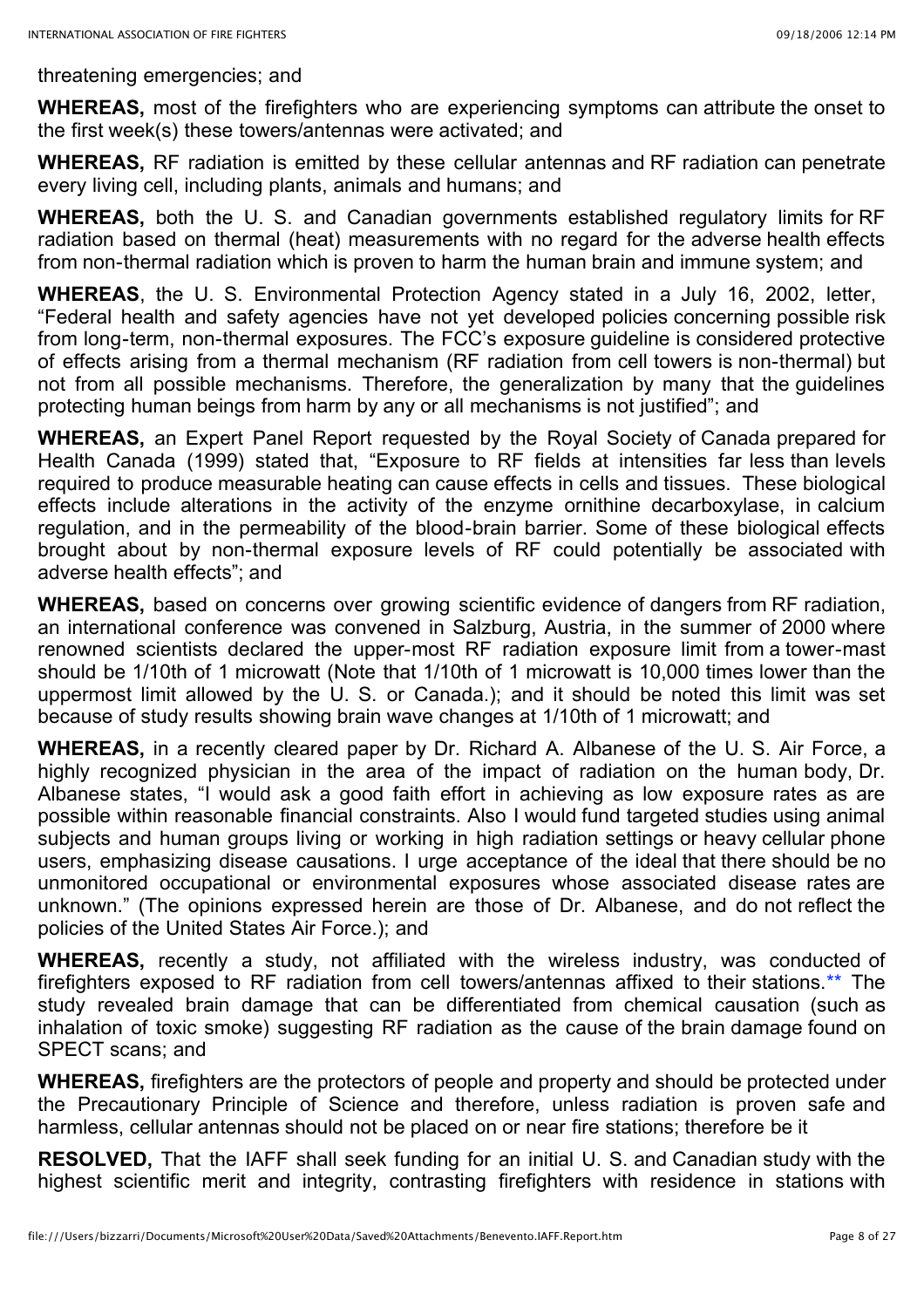towers to firefighters without similar exposure; and be it further

**RESOLVED,** That in accordance with the results of the study, the IAFF will establish protective policy measures with the health and safety of all firefighters as the paramount objective; and be it further

**RESOLVED,** That the IAFF oppose the use of fire stations as base stations for antennas and towers for the conduction of cell phone transmissions until such installations are proven not to be hazardous to the health of our members.

\*\*Note: A pilot study was conducted in 2004 of six California fire fighters working and sleeping in stations with towers. The study, conducted by Gunnar Heuser, M.D., PhD. of Agoura Hills, CA, focused on neurological symptoms of six fire fighters who had been working for up to five years in stations with cell towers. Those symptoms included slowed reaction time, lack of focus, lack of impulse control, severe headaches, anesthesia-like sleep, sleep deprivation, depression, and tremors. Dr. Heuser used functional brain scans - SPECT scans - to assess any changes in the brains of the six fire fighters as compared to healthy brains of men of the same age. Computerized psychological testing known as TOVA was used to study reaction time, impulse control, and attention span. The SPECT scans revealed a pattern of abnormal change which was concentrated over a wider area than would normally be seen in brains of individuals exposed to toxic inhalation, as might be expected from fighting fires. Dr. Heuser concluded the only plausible explanation at this time would be RF radiation exposure. Additionally, the TOVA testing revealed among the six fire fighters delayed reaction time, lack of impulse control, and difficulty in maintaining mental focus.

[back] 2. An international blue ribbon panel assembled by the National Institute of Environmental Health Sciences (NIEHS) designated power frequency electromagnetic fields (EMF) as "possible human carcinogens" on June 24, 1998. The panel's decision was based largely on the results of epidemiological studies of children exposed at home and workers exposed on the job. The evaluation of the EMF literature followed procedures developed by the International Agency for Research on Cancer (IARC), based in Lyon, France. The working group's report will be the basis for the NIEHS report to Congress on the EMF Research and Public Information Dissemination program (EMF RAPID). The National Radiological Protection Board (NRPB) of the United Kingdom noted that the views of its Advisory Group on Non-Ionizing Radiation are "consistent with those of the NIEHS expert panel."

*June 26, 1998 statement of the National Radiological Protection Board, sited in Microwave News, July/August 1998*

[back] 3. *World Health Organization; International Agency for Research on Cancer; IARC Monographs on the Evaluation of Carcinogenic Risks to Humans; Volume 80 Non-Ionizing Radiation, Part 1: Static and Extremely Low-Frequency (ELF) Electric and Magnetic Fields; 2002; 429 pages; ISBN 92 832 1280 0;* See http://wwwcie.iarc.fr/htdocs/monographs/vol80/80.html This IARC Monograph provides the rationale for its designation of ELF/EMF as a possible human carcinogen. It states that:

*A few studies on genetic effects have examined chromosomal aberrations and micronuclei in lymphocytes from workers exposed to ELF electric and magnetic fields. In these studies, confounding by genotoxic agents (tobacco, solvents) and comparability between the exposed and control groups are of concern. Thus, the studies reporting an increased frequency of*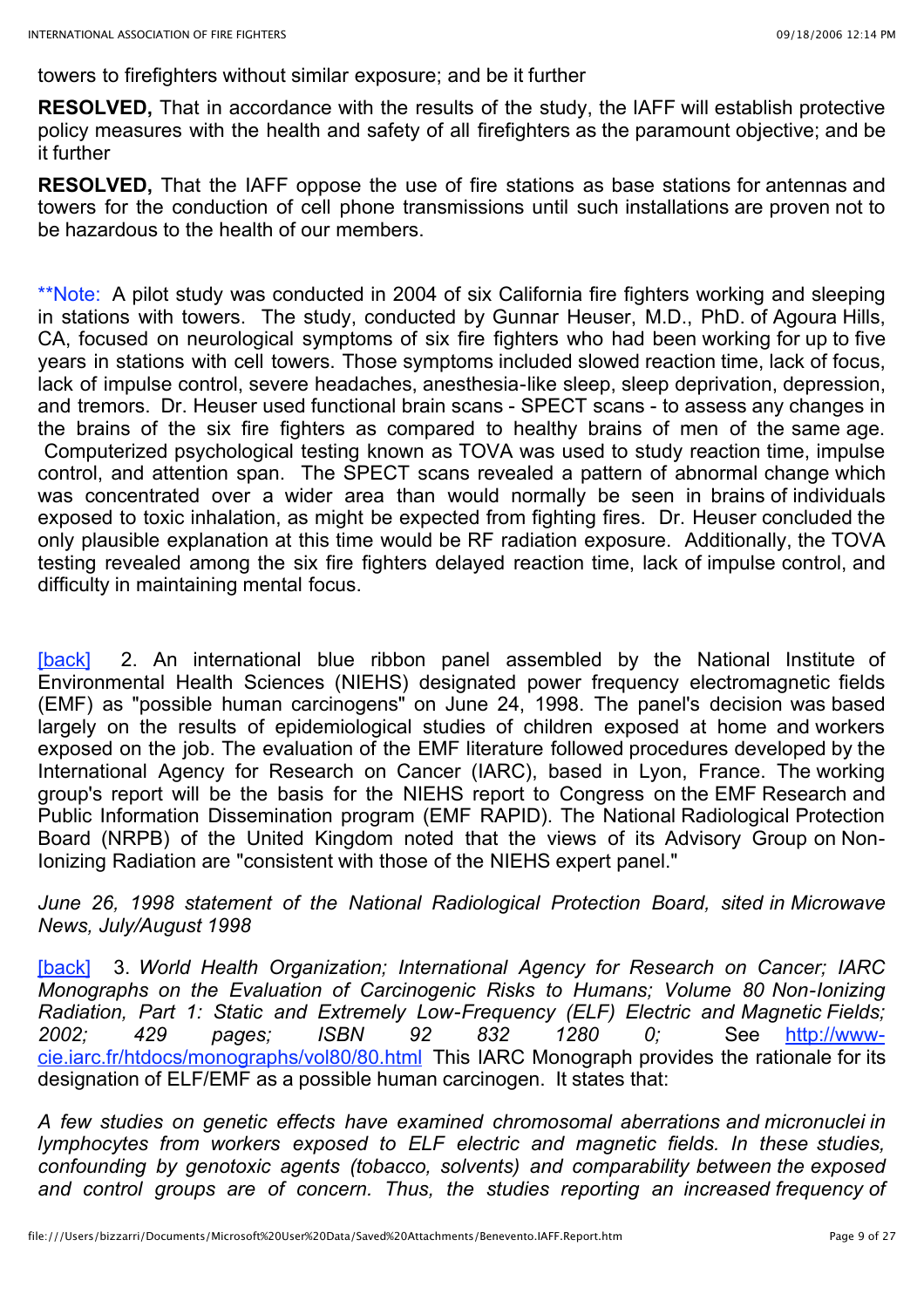*chromosomal aberrations and micronuclei are difficult to interpret.*

*Many studies have been conducted to investigate the effects of ELF magnetic fields on various genetic end-points. Although increased DNA strand breaks have been reported in brain cells of exposed rodents, the results are inconclusive; most of the studies show no effects in mammalian cells exposed to magnetic fields alone at levels below 50 µT. However, extremely strong ELF magnetic fields have caused adverse genetic effects in some studies. In addition, several groups have reported that ELF magnetic fields enhance the effects of known DNA- and chromosome-damaging agents such as ionizing radiation*.

*The few animal studies on cancer-related non-genetic effects are inconclusive. Results on the effects on in-vitro cell proliferation and malignant transformation are inconsistent, but some studies suggest that ELF magnetic fields affect cell proliferation and modify cellular responses to other factors such as melatonin. An increase in apoptosis following exposure of various cell lines to ELF electric and magnetic fields has been reported in several studies with different exposure conditions. Numerous studies have investigated effects of ELF magnetic fields on cellular endpoints associated with signal transduction, but the results are not consistent*.

[back] 4. The International Commission on Non-Ionizing Radiation Protection (ICNIRP) statement "Health Issues Related to the Use of Hand-Held Radiotelephones and Base Transmitters" of 1996 reads:

"Thermally mediated effects of RF fields have been studied in animals, including primates. These data suggest effects that will probably occur in humans subjected to whole body or localized heating sufficient to increase tissue temperatures by greater than 1C. They include the induction of opacities of the lens of the eye, possible effects on development and male fertility, various physiological and thermoregulatory responses to heat, and a decreased ability to perform mental tasks as body temperature increases. Similar effects have been reported in people subject to heat stress, for example while working in hot environments or by fever. The various effects are well established and form the biological basis for restricting occupational and public exposure to radiofrequency fields. In contrast, non-thermal effects are not well established and currently do not form a scientifically acceptable basis for restricting human exposure for frequencies used by hand-held radiotelephones and base stations."

*International Commission on Non-Ionizing Radiation Protection, "Health Issues Related to the Use of Hand-Held Radiotelephones and Base Transmitters," Health Physics 70:587-593, 1996*

The ANSI/IEEE Standard for Safety Levels of 1992 similarly states:

"An extensive review of the literature revealed once again that the most sensitive measurements of potentially harmful biological effects were based on the disruption of ongoing behavior associated with an increase of body temperature in the presence of electromagnetic fields. Because of the paucity of reliable data on chronic exposures, IEEE Subcommittee IV focused on evidence of behavioral disruption under acute exposures, even disruption of a transient and fully reversible nature."

*IEEE Standards Coordinating committee 28 on Non-Ionizing Radiation Hazards: Standard for Safe Levels With Respect to Human Exposure to Radio Frequency Electromagnetic Fields, 3 KHz to 300 GHz (ANSI/IEEE C95.1-1991), The Institute of Electrical and Electronics Engineers, New York, 1992*.

[back] 5. Drs. Czerska, Casamento, Ning, and Davis (working for the Food and Drug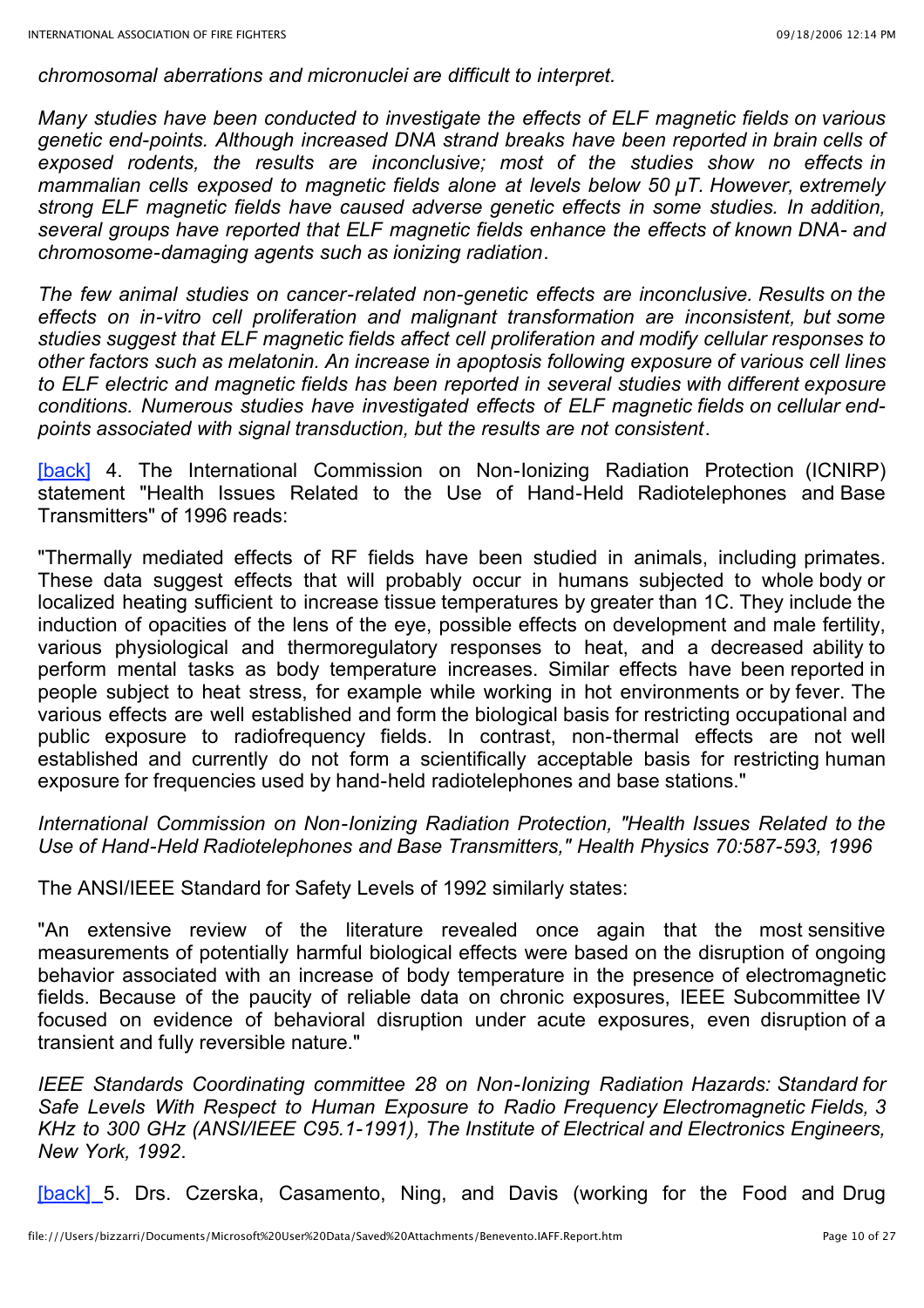Administration in 1997) using "a waveform identical to that used in digital cellular phones" at a power level within our current standards (SAR of 1.6 W/Kg, the maximum spatial peak exposure level recommended for the general population in the ANSI C95.1-1991 standard) found increases in cellular proliferation in human glioblastoma cells. This shows that "acceptable" levels of radiation can cause human cancer cells to multiply faster. The authors note that "because of reported associations between cellular phone exposure and the occurrence of a brain tumor, glioblastoma, a human glioblastoma cell line was used" in their research.

*E.M. Czerska, J. Casamento, J. T. Ning, and C. Davis, "Effects of Radiofrequency Electromagnetic Radiation on Cell Proliferation," [Abstract presented on February 7, 1997 at the workshop 'Physical Characteristics and Possible Biological Effects of Microwaves Applied in Wireless Communication, Rockville, MD] E. M. Czerska, J. Casamento Centers for Devices and Radiological Health, Food and Drug Administration, Rockville, Maryland 20857, USA; H. T. Ning, Indian Health Service, Rockville, Maryland 20857, USA; C. Davis, Electrical Engineering Dept., Univ. of Maryland, College Park, Maryland 20742, USA*

[back] 6. Dr. Michael Repacholi (in 1997, currently the director of the International Electromagnetic Fields Project at the World Health Organization) took one hundred transgenic mice and exposed some to radiation for two 30 minute periods a day for up to 18 months. He found that the exposed mice developed lymphomas (a type of cancer) at twice the rate of the unexposed mice. While telecommunications industry spokespersons criticized the experiment for using mice with a mutation which predisposed them to cancer (transgenic) the researchers pointed out that "some individuals inherit mutations in other genes...that predispose them to develop cancer, and these individuals may comprise a subpopulation at special risk from agents that would pose an otherwise insignificant risk of cancer."

Dr. Repacholi stated "I believe this is the first animal study showing a true non-thermal effect." He repeated the experiment in 1998 using 50 Hz fields instead of the 900 MHz pulsed radiation (the type used by cellular phones) used in the original experiment and found no cancer risk. He stated that this new data had implications for his original cellular phone study: "the control groups for both our RF and 50 Hz field studies showed no statistical differences, which lessens the possibility that the RF/MW radiation study result was a chance event or due to errors in methodology."

It is extremely important to note that Dr. Michael Repacholi was Chairman of the ICNIRP at the time its Statement on Health Issues Related to the Use of Hand-Held Radiotelephones and Base Transmitters was developed in 1996.

### *M. Repacholi et al., "Lymphomas in Eµ-Pim1 Transgenic Mice Exposed to Pulsed 900 MHz Electromagnetic Fields," Radiation Research, 147, pp.631-640, May 1997*

[back] 7. Dr. Ross Adey (Veterans Administration Hospital at Loma Linda University in 1996) found what appeared to be a protective effect in rats exposed to the type of radiation used in digital cellular phones. The rats were exposed to an SAR of 0.58-0.75 W/Kg 836 MHz pulsed radiation of the TDMA type two hours a day, four days a week for 23 months, with the signals turned on and off every 7.5 minutes, so total exposure was 4 hours a week. Interestingly this effect was not present when a non-digital, analog signal was used. Rats exposed developed cancer less often. This study shows that low power fields of the digital cellular frequency can influence cancer development. Whether they would protect or promote in our children is a question for further study.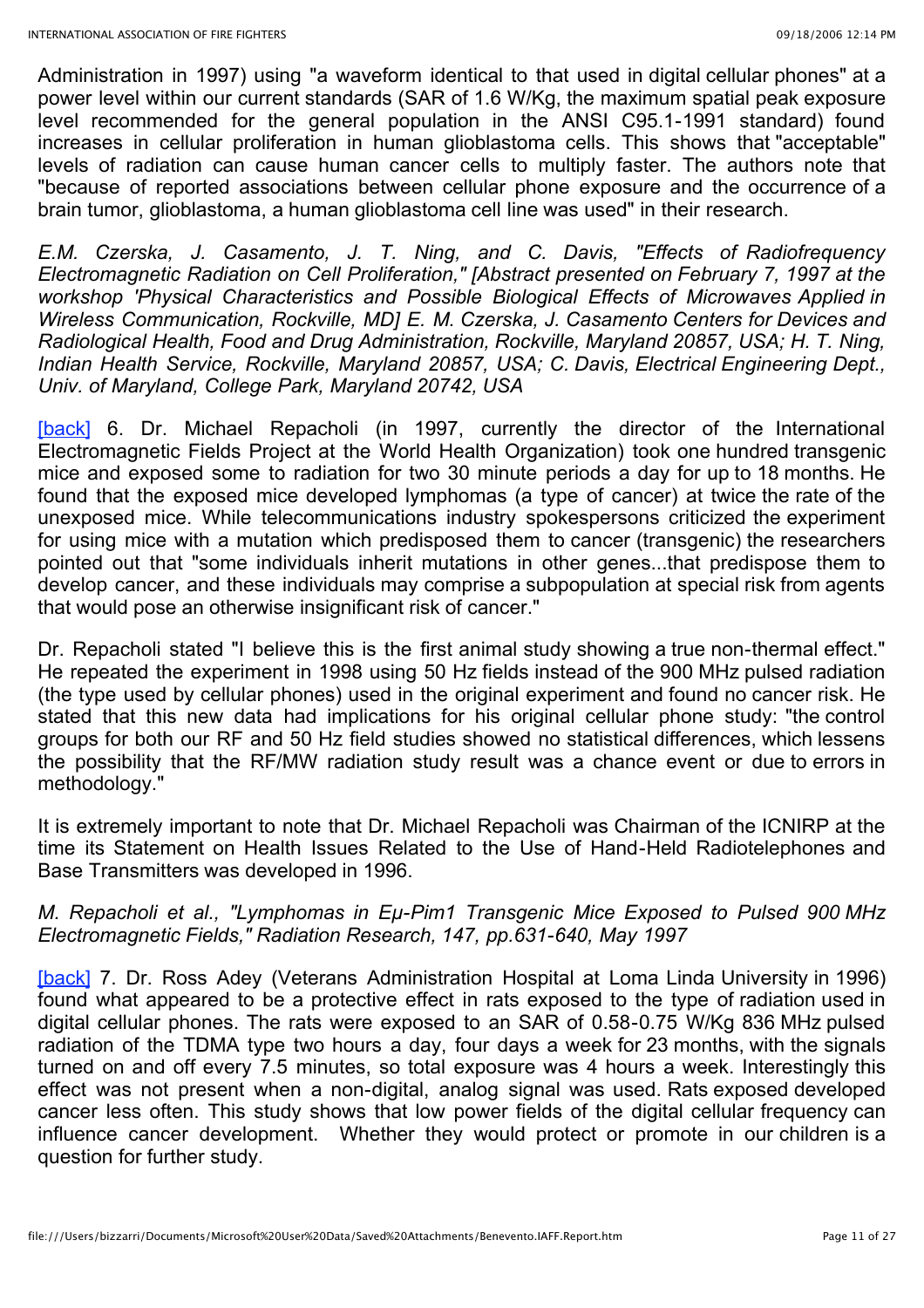*Ross Adey of the Veterans Administration Hospital at Loma Linda University, CA presented the results of pulsed (digital cellular) radiation on June 13, 1996 at the 18th Annual Meeting of the Bioelectromagnetics Society in Victoria, Canada. He presented the findings of the analog cellular phone radiation effect at the June 1997 2nd World Congress for Electricity and Magnetism in Biology and Medicine in Bologna, Italy. Reviews can be found in Microwave News issues July/August, 1996 and March/April 1997.*

In recognition of his more than three decades of "fundamental contributions to the emerging science of the biological effects of electromagnetic fields," the authors of the November 2004 Report of the European Union's REFLEX Project (*Risk Evaluation of Potential Environmental Hazards From Low Frequency Electromagnetic Field Exposure Using Sensitive in vitro Methods*) chose to include Dr. Adey's personal views on Electromagnetic Field Exposure research as the Foreword to that report. To view the entire report, see: http://www.itis.ethz.ch/downloads/REFLEX\_Final%20Report\_171104.pdf

The following is taken from Dr. Adey's Foreword found on pages 1-3 of the REFLEX Report:

*The Future of Fundamental Research in a Society Seeking Categoric Answers to Health Risks of New Technologies*

*In summary, we have become superstitious users of an ever-growing range of technologies, but we are now unable to escape the web that they have woven around us.*

*Media reporters in general are no better informed. Lacking either responsibility or accountability, they have created feeding frenzies from the tiniest snippets of information gleaned from scientific meetings or from their own inaccurate interpretation of published research. In consequence, the public has turned with pleading voices to government legislatures and bureaucracies for guidance . . .*

*We face the problem brought on by the blind leading the blind. Because of public pressure for rapid answers to very complex biological and physical issues, short-term research programs have been funded to answer specific questions about certain health risks.*

*In many countries, and particularly in the USA, the effects of such harassing and troublesome tactics on independent, careful fundamental research have been near tragic. Beguiled by health hazard research as the only source of funding, accomplished basic scientists have diverted from a completely new frontier in physical regulation of biological mechanisms at the atomic level. Not only have governments permitted corporate interests in the communications industry to fund this research, they have even permitted them to determine the research questions to be addressed and to select the institutions performing the research.*

[back] 8. Dr. A. W. Guy reported an extensive investigation on rats chronically exposed from 2 up to 27 months of age to low-level pulsed microwaves at SARs up to 0.4 W/Kg. The exposed group was found to have a significantly higher incidence of primary cancers.

*A. W. Guy, C. K. Chou, L. Kunz, L, Crowley, and J. Krupp, "Effects of Long-Term Low-Level Radiofrequency Radiation Exposure on Rats." Volume 9. Summary. Brooks Air Force Base, Texas, USAF School of Aerospace Medicine, USF-SAM-TR-85-11; 1985*

[back] 9. Drs. Henry Lai and N. P. Singh of the University of Washington in Seattle have reported both single- and double-strand DNA breaks in the brains of rats exposed to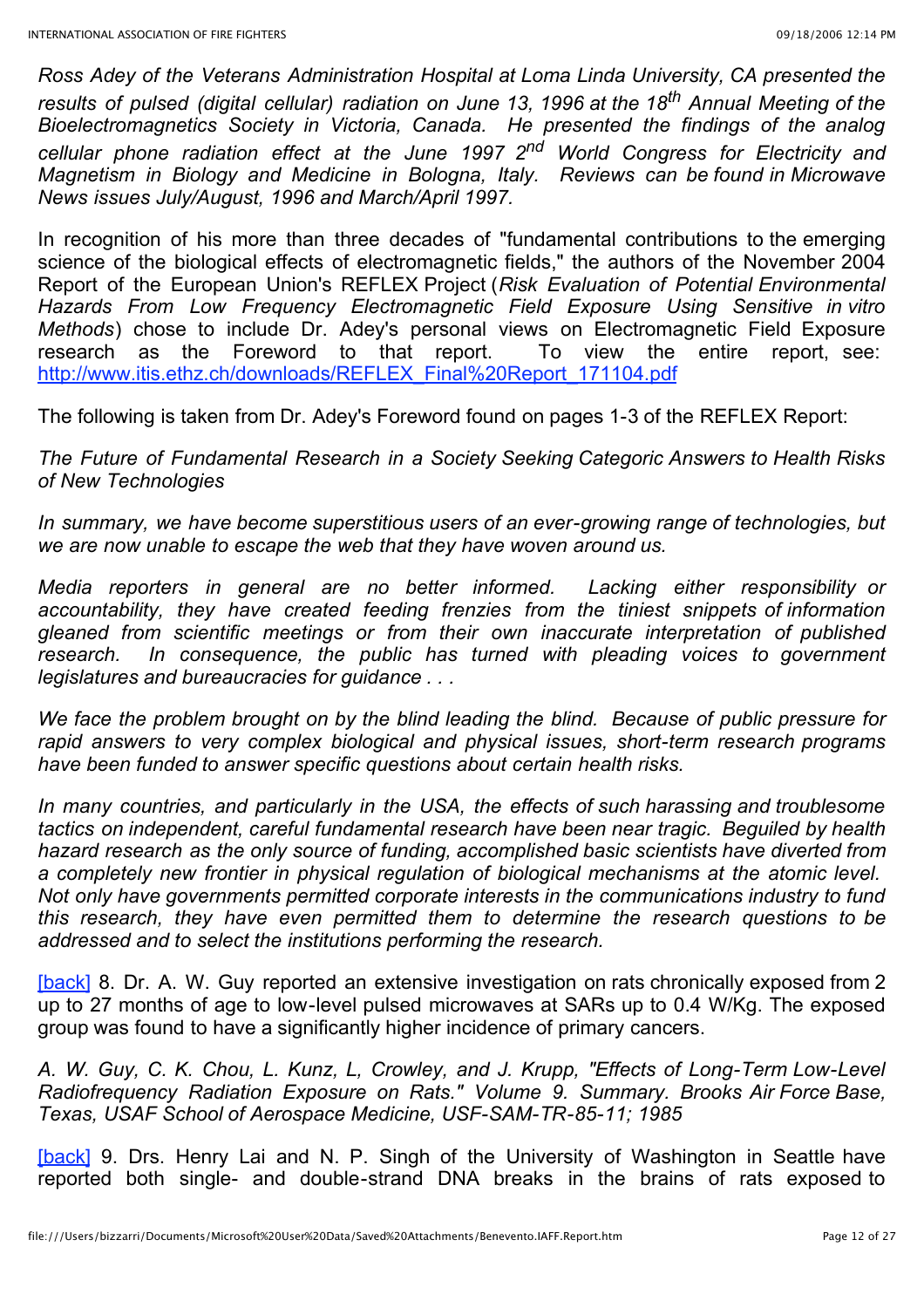radiofrequency electromagnetic radiation at an SAR of 1.2 W/Kg. DNA is the carrier of the genetic information in all living cells. Cumulated DNA strand breaks in brain cells can lead to cancer or neurodegenerative diseases.

*H. Lai and N. P. Singh, "Single- and Double-Strand DNA Breaks in Rat Brain Cells After Acute Exposure to Radiofrequency Electromagnetic Radiation," International Journal of Radiation Biology, Vol 69, No. 4, 513-521, 1996*

[back] 10. Dr. Stanislaw Szmigielski has studied many thousands of Polish soldiers. He has found that those exposed to radiofrequency and microwave radiation in the workplace had more than double the cancer rate of the unexposed servicemen analyzing data from 1971-1985. He has presented further data suggesting a dose-response relationship with soldiers exposed to 100-200 W/cm<sup>2</sup> suffering 1.69 times as many cancers as the unexposed, and those exposed to 600-1000 W/cm<sup>2</sup> suffering 4.63 times as many cancers. The level considered safe for the public according to FCC regulations is 1000 W/cm2. Occupational exposure up to 5000 W/cm<sup>2</sup> is allowed.

*S. Szmigielski, "Cancer Morbidity in Subjects Occupationally Exposed to High Frequency (Radiofrequency and Microwave) Electromagnetic Radiation," The Science of the Total Environment 180:9-17, 1996*

[back] 11. Dr. Bruce Hocking found an association between increased childhood leukemia incidence and mortality in the proximity of television towers. The power density ranged from 0.2-8.0 W/cm<sup>2</sup> nearer and 0.02 W/cm<sup>2</sup> farther from the towers.

*B. Hocking, I. R. Gordon, H. L. Grain, and G. E. Hatfield, "Cancer Incidence and Mortality and Proximity to TV Towers," Medical Journal of Australia 165: 601-605; 1996*

[back] 12. Drs. Mann and Röschke investigated the influence of pulsed high-frequency RF/MW radiation of digital mobile radio telephones on sleep in healthy humans. They found a hypnotic effect with shortening of sleep onset latency and a REM (Rapid Eye Movement) suppressive effect with reduction of duration and percentage of REM sleep. "REM sleep plays a special physiological role for information processing in the brain, especially concerning consolidation of new experiences. Thus the effects observed possibly could be associated with alterations of memory and learning functions."

*K. Mann and J. Röschke, "Effects of Pulsed High-Frequency Electromagnetic Fields on Human Sleep," Neuropsychobiology 33:41-47, 1996*

[back] 13. Dr. Allen Frey has been researching RF/MW radiation for over 3 decades. Here is the abstract on a paper concerning headaches and cellular phone radiation. "There have been numerous recent reports of headaches occurring in association with the use of hand-held cellular telephones. Are these reported headaches real? Are they due to emissions from telephones? There is reason to believe that the answer is "yes" to both questions. There are several lines of evidence to support this conclusion. First, headaches as a consequence of exposure to low intensity microwaves were reported in the literature 30 years ago. These were observed during the course of microwave hearing research before there were cellular telephones. Second, the blood-brain barrier appears to be involved in headaches, and low intensity microwave energy exposure affects the barrier. Third, the dopamine-opiate systems of the brain appear to be involved in headaches, and low intensity electromagnetic energy exposure affects those systems. In all three lines of research, the microwave energy used was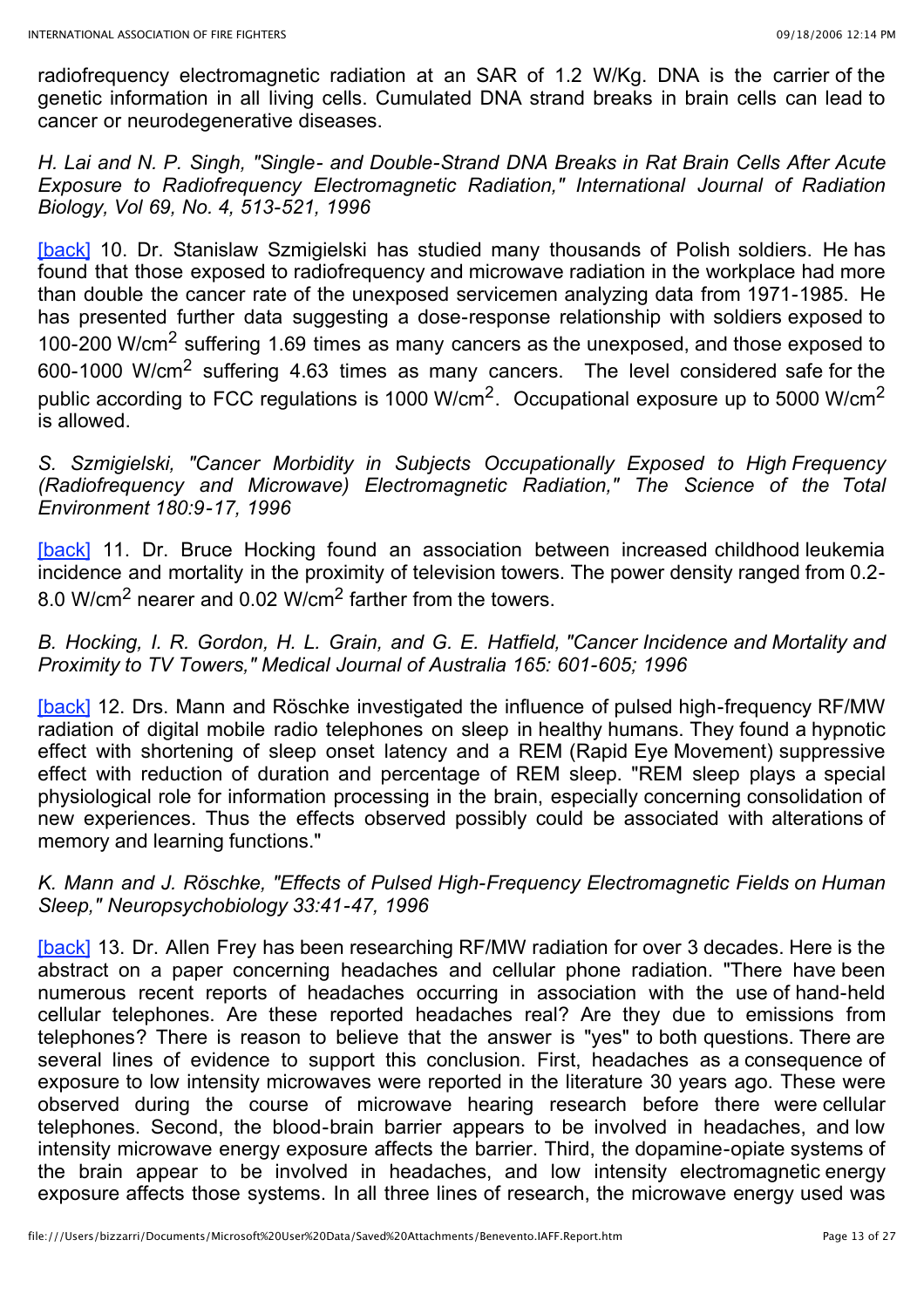approximately the same--in frequencies, modulations, and incident energies--as those emitted by present day cellular telephones, Could the current reports of headaches be the canary in the coal mine, warning of biologically significant effects?"

*A. H. Frey, "Headaches from Cellular Telephones: Are they Real and What Are the Implications?" Environmental Health Perspectives Volume 106, Number 3, pp.101-103, March 1998*

[back] 14. Henry Lai's review of the literature concerning neurological effects of RF/MW radiation: Existing data indicate that RF/MW radiation of relatively low intensity can affect the nervous system. Changes in blood-brain barrier, morphology, electrophysiology, neurotransmitter functions, cellular metabolism, and calcium efflux, and genetic effects have been reported in the brain of animals after exposure to RF. These changes can lead to functional changes in the nervous system. Behavioral changes in animals after exposure to RR have been reported.

Even a temporary change in neural functions after RF/MW radiation exposure could lead to adverse consequences. For example, a transient loss of memory function or concentration could result in an accident when a person is driving. Loss of short term working memory has indeed been observed in rats after acute exposure to RF/MW radiation.

Research has also shown that the effects of RF/MW radiation on the nervous system can cumulate with repeated exposure. The important question is, after repeated exposure, will the nervous system adapt to the perturbation and when will homeostasis break down? Related to this is that various lines of evidence suggest that responses of the central nervous system to RF/MW radiation could be a stress response. Stress effects are well known to cumulate over time and involve first adaptation and then an eventual break down of homeostatic processes.

### *H. Lai, "Neurological Effects of Radiofrequency Electromagnetic Radiation Relating to Wireless Communication Technology," Paper presentation at the IBC-UK Conference: "Mobile Phones-Is There a Health Risk?" September 16-17, 1997, Brussels, Belgium*

[back] 15. Blood-Brain-Barrier: The blood-brain-barrier (BBB) is primarily a continuous layer of cells lining the blood vessels of the brain. It is critical for regulation of the brain's activity. Lai notes that "Even though most studies indicate that changes in the BBB occurs only after exposure to RF/MW radiation of high intensities with significant increase in tissue temperature, several studies have reported increases in permeability after exposure to RF/MW radiation of relatively low intensities...Pulsed RF seems to be more potent than continuous wave RF." Pulsed RF/MW is the type used in digital cellular systems. Effects on the BBB were noted at the 0.2 W/cm<sup>2</sup> level, and even at SAR of 0.016-5 W/kg. These effects could lead to local changes in brain function.

### *H. Lai, Ibid*

[back] 16. Cellular Morphology: RF/MW radiation induced morphological changes of the central nervous system cells and tissues have been shown to occur under relatively high intensity or prolonged exposure to the RF/MW radiation. However, there are several studies which show that repeated exposure at relatively low power intensities caused morphological changes in the central nervous system. Again here pulsed (as in digital phone use) RF/MW radiation produced more pronounced effects. Certain drugs given to nonhuman primates sensitized them, for instance allowing eye damage to occur at very low power intensities. Dr Lai notes "Changes in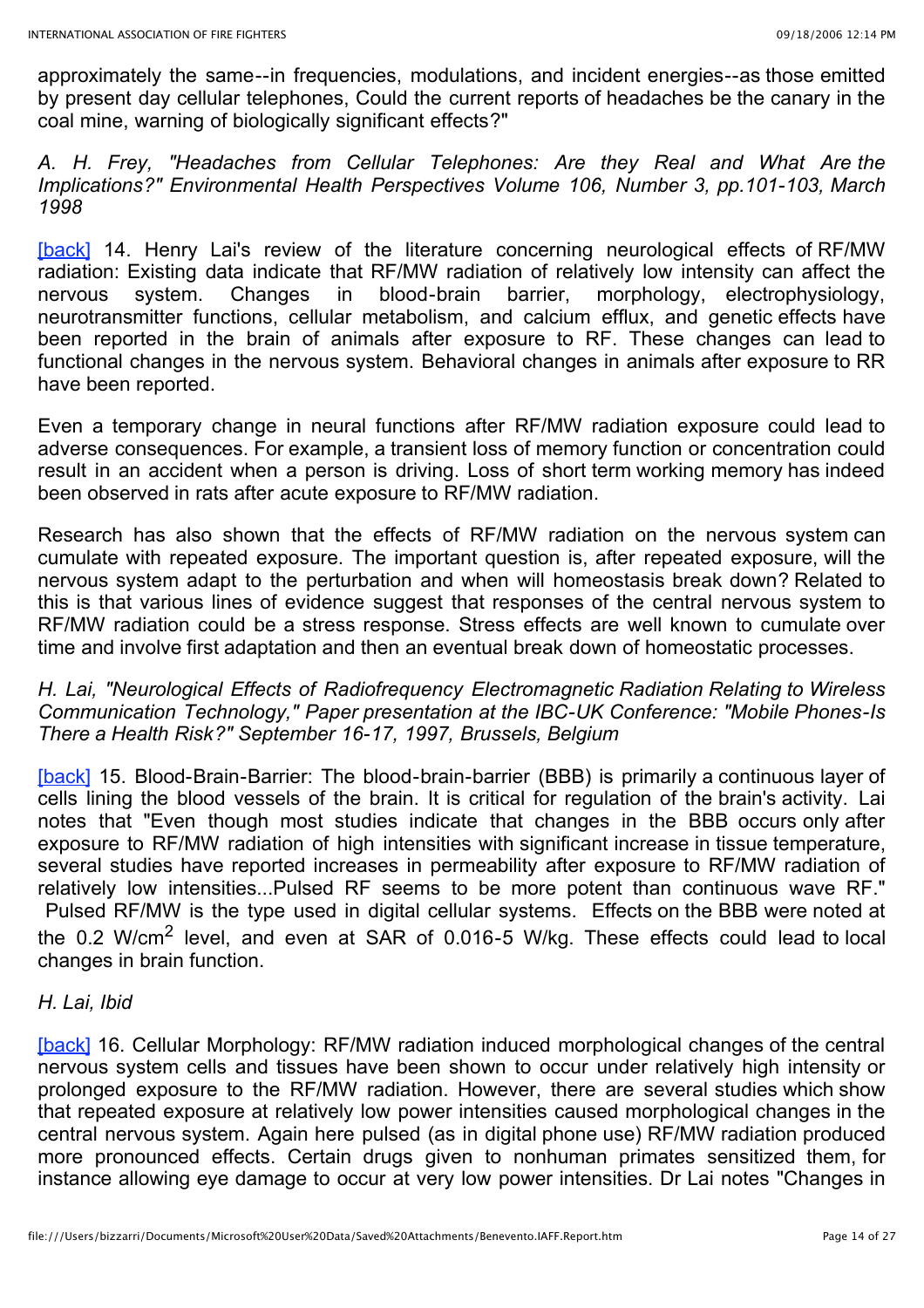morphology, especially cell death, could have an important implication on health. Injury-induced cell proliferation has been hypothesized as a cause of cancer." Some of these experiments were in the range of SAR 0.53 W/kg or even 0.26 W/kg.

## *H. Lai, Ibid*

[back] 17. Neural Electrophysiology: Changes in neuronal electrophysiology, evoked potentials, and EEG have been reported. Some effects were observed at low intensities and after repeated exposure, suggesting cumulative effect. Energy density levels were as low as 50 W/cm2.

### *H. Lai, Ibid*

[back] 18. Neurotransmitters: Neurotransmitters are molecules which transmit information from one nerve cell to another. Early studies have reported changes in various neurotransmitters (catecholamines, serotonin, and acetylcholine) in the brain of animals only after exposure to high intensities of RF/MW radiation. However, there are more recent studies that show changes in neurotransmitter functions after exposure to low intensities of RF radiation. For example, effects were seen at 50  $\mu$ W/cm<sup>2</sup> in one experiment. U.S. and Canadian RF/MW radiation safety policies allow exposures of 1000 *µ*W/cm<sup>2</sup> at that frequency.

RF/MW radiation activates endogenous opioids in the brain. Endogenous opioids are neurotransmitters with morphine-like properties and are involved in many important physiological and behavioral functions, such as pain perception and motivation.

The response to RF/MW radiation depends on the area of the brain studied and on the duration of exposure. Exposure to RF/MW radiation has been shown to affect the behavioral actions of benzodiazepines (these are drugs such as Valium).

### *H. Lai, Ibid*

[back] 19. Metabolic Changes in Neural Tissue: Several studies investigated the effects of RF/MW radiation exposure on energy metabolism in the rat brain. Surprisingly, changes were reported after exposure to relatively low intensity RF/MW radiation for a short duration of time (minutes). The effects depended on the frequency and modulation characteristics of the RF/MW radiation and did not seem to be related to temperature changes in the tissue.

Calcium ions play important roles in the functions of the nervous system, such as the release of neurotransmitters and the actions of some neurotransmitter receptors. Thus changes in calcium ion concentration could lead to alterations in neural functions. This is an area of considerable controversy because some researchers have also reported no significant effects of RF/MW radiation exposure on calcium efflux. However, when positive effects were observed, they occurred after exposure to RF/MW radiation of relatively low intensities and were dependent on the modulation and intensity of the RF/MW radiation studied (window effects). Some studies had SARs as low as 0.05-0.005 W/Kg.

### *H. Lai, Ibid*

[back] 20. Cytogenetic effects have been reported in various types of cells after exposure to RF/MW radiation. Recently, several studies have reported cytogenetic changes in brain cells by RF/MW radiation , and these results could have important implication for the health effects of RF/MW radiation . Genetic damage to glial cells can result in carcinogenesis. However, since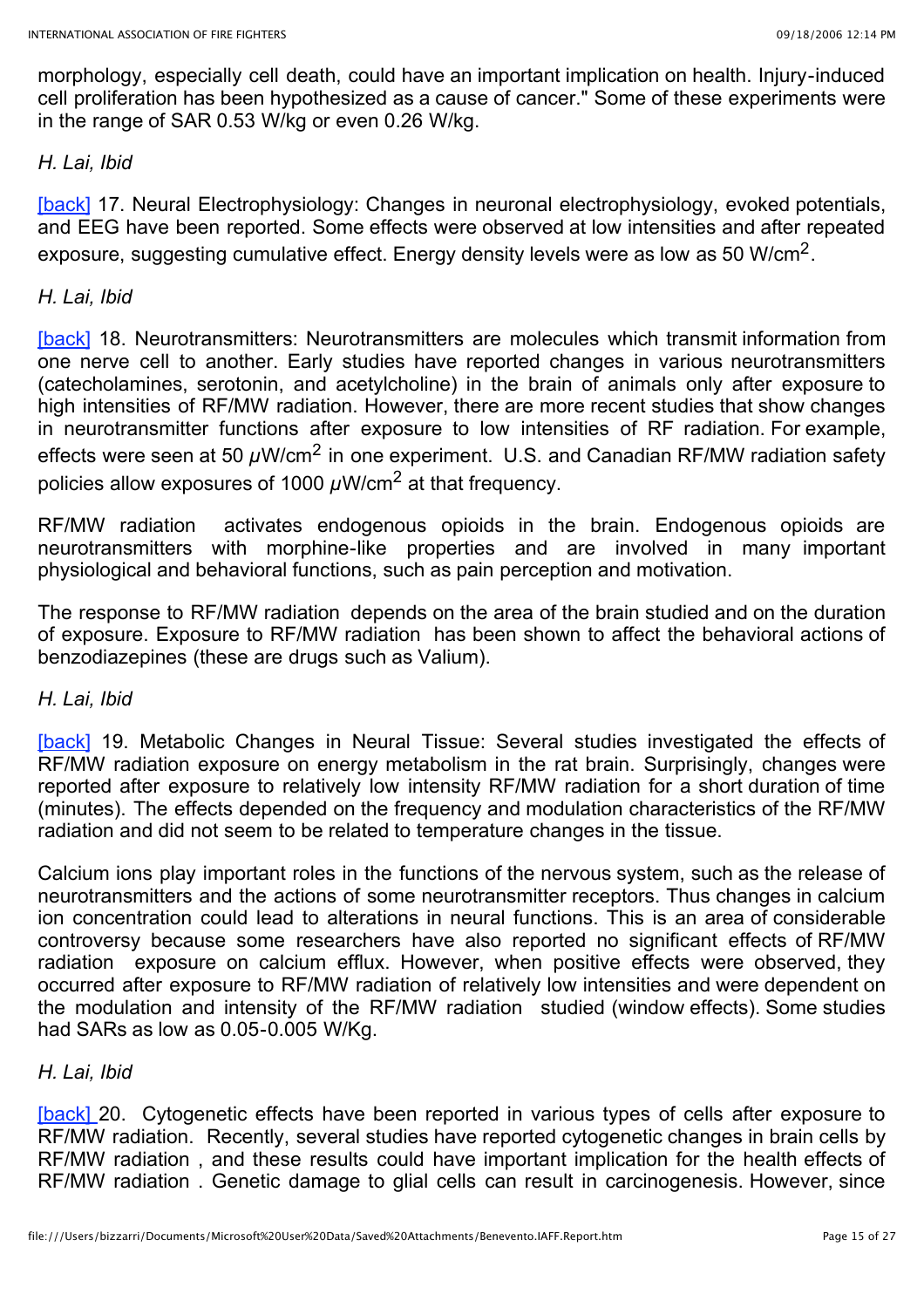neurons do not undergo mitosis, a more likely consequence of neuronal genetic damage is changes in functions and cell death, which could either lead to or accelerate the development of neurodegenerative diseases. Power densities of 1 mW/cm<sup>2</sup> were employed, a level considered safe for the public by the FCC.

RF/MW radiation -induced increases in single and double strand DNA breaks in rats can be blocked by treating the rats with melatonin or the spin-trap compound N-t-butyl--phenylnitrone. Since both compounds are potent free radical scavengers, these data suggest that free radicals may play a role in the genetic effect of RF. If free radicals are involved in the RF-induced DNA strand breaks in brain cells, results from this study could have an important implication on the health effects of RF exposure. Involvement of free radicals in human diseases, such as cancer and atherosclerosis, has been suggested. Free radicals also play an important role in the aging process, which has been ascribed to be a consequence of accumulated oxidative damage to body tissues, and involvement of free radicals in neurodegenerative diseases, such as Alzheimer's, Huntington, and Parkinson, has also been suggested. One can also speculate that some individuals may be more susceptible to the effects of RF/MW radiation exposure.

*H. Lai, Ibid*

[back] 21. Dr. A. A. Kolodynski and V. V. Kolodynska of the Institute of Biology, Latvian Academy of Sciences, presented the results of experiments on school children living in the area of the Skrunda Radio Location Station in Latvia. Motor function, memory, and attention significantly differed between the exposed and control groups. The children living in front of the station had less developed memory and attention and their reaction time was slower.

*A. A. Kolodynski, V. V. Kolodynska, "Motor and Psychological Functions of School Children Living in the Area of the Skrunda Radio Location Station in Latvia," The Science of the Total Environment 180:87-93, 1996*

[back] 22. Dr. H. Lai and colleagues in 1993 exposed rats to 45 minutes of pulsed high frequency RF/MW radiation at low intensity and found that the rats showed retarded learning, indicating a deficit in spatial "working memory" function.

*H Lai, A. Horita, and A. W. Guy, "Microwave Irradiation Affects Radial-Arm Maze Performance in the Rat," Bioelectromagnetics 15:95-104, 1994*

**NOTE:** *Dr. Lai's January 2005 compilation of published RF/MW radiation studies demonstrating biological effects of exposure to low-intensity RF/MW radiation is included as a Reference section at the end of this report.*

[back] 23. Dr. Stefan Braune reported a 5-10 mm Hg resting blood pressure rise during exposure to RF/MW radiation of the sort used by cellular phones in Europe. The Lancet, the British medical journal where the report appeared, stated that "Such an increase could have adverse effects on people with high blood pressure."

*S. Braune, "Resting Blood Pressure Increase During Exposure to a Radio-Frequency Electromagnetic Field," The Lancet 351, pp. 1,857-1,858, 1998*

[back] 24. Dr. Kues and colleagues (of Johns Hopkins University and the Food and Drug Administration) found that placing timolol and pilocarpine into the eyes of monkeys and then exposing them to low power density pulsed RF/MW radiation caused a significant reduction in the power-density threshold for causing damage to the cells covering the eye and the iris. In fact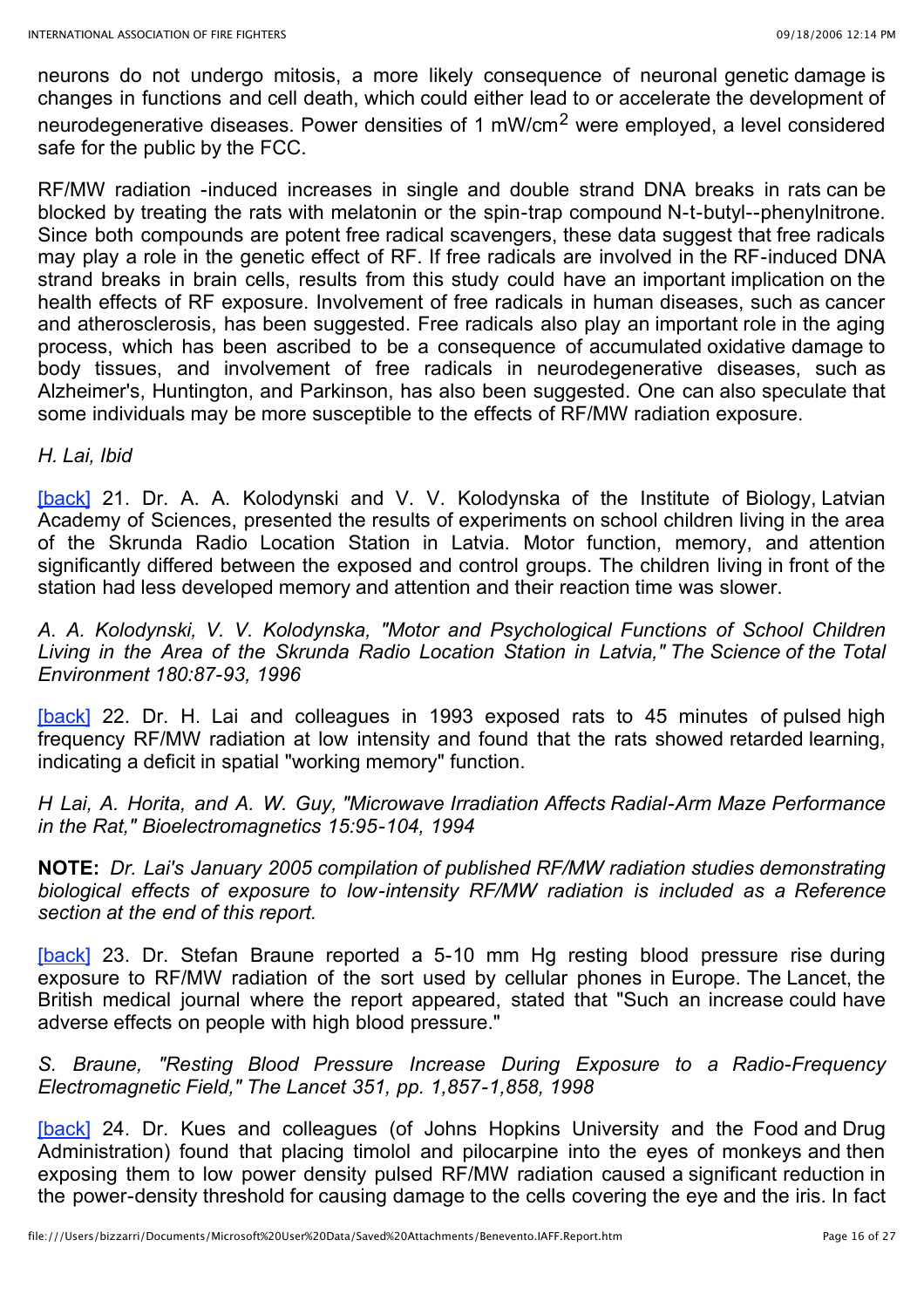the power was reduced by a factor of 10, so that it entered the "acceptable, safe" level of the FCC, 1 mW/cm<sup>2</sup>! Timolol and pilocarpine are commonly used by people suffering from glaucoma. This is a very important study, as it points to the fact that laboratory experiments under "ideal" conditions are rarely what one finds in real life. The "safe" level of RF/MW radiation exposure for healthy people is likely to be very different than for those of us who suffer from illness, take medications, or are perhaps simply younger or older than those in the experiments.

*H. A. Kues, J. C. Monahan, S. A. D'Anna, D. S. McLeod, G. A. Lutty, and S. Koslov, "Increased Sensitivity of the Non-Human Primate Eye to Microwave Radiation Following Ophthalmic Drug Pretreatment," Bioelectromagnetics 13:379-393, 1992*

[back] 25. The World Health Organization states that "concerns have been raised about the safety of cellular mobile telephones, electric power lines and police speed-control 'radar guns.' Scientific reports have suggested that exposure to electromagnetic fields emitted from these devices could have adverse health effects, such as cancer, reduced fertility, memory loss, and adverse changes in the behaviour and development of children." Therefore, "In May 1996, in response to growing public health concerns in many Member States over possible health effects from exposure to an ever-increasing number and diversity of EMF sources, the World Health Organization launched an international project to assess health and environmental effects of exposure to electric and magnetic fields, which became known as the International EMF Project. The International EMF Project will last for five years." "A number of studies at [frequencies above about 1 MHz] suggest that exposure to RF fields too weak to cause heating may have adverse health consequences, including cancer and memory loss. Identifying and encouraging coordinated research into these open questions is one of the major objectives of the International EMF Project."

*World Health Organization Fact Sheet N181, "Electromagnetic Fields and Public Health, The International EMF Project," reviewed May 1998 and World Health Organization Fact Sheet N182, "Electromagnetic Fields and Public Health, Physical Properties and Effects on Biological Systems," reviewed May 1998,*

[back] 26. The U. S. Food and Drug Administration in a January 14, 1998 letter to the House Telecommunications Subcommittee stated it "believes additional research in the area of RF is needed." In 1997 the FDA established the following priorities:

- Chronic (lifetime) animal exposures should be given the highest priority.
- Chronic animal exposures should be performed both with and without the application of chemical initiating agents to investigate tumor promotion in addition to tumorigenesis.
- Identification of potential risks should include end points other than brain cancer (e.g. ocular effects of RF radiation exposure).
- Replication of prior studies demonstrating positive biological effects work is needed. A careful replication of the Chou and Guy study (*Bioelectromagnetics, 13,* pp.469-496, 1992) which suggests that chronic exposure of rats to microwaves is associated with an increase in tumors, would contribute a great deal to the risk identification process for wireless communication products.
- Genetic toxicology studies should focus on single cell gel studies of DNA strand breakage and on induction of micronuclei.
- Epidemiology studies focused on approaches optimized for hazard identification are warranted.

*Food and Drug Administration Recommendations quoted in Microwave News, March/April, 1997*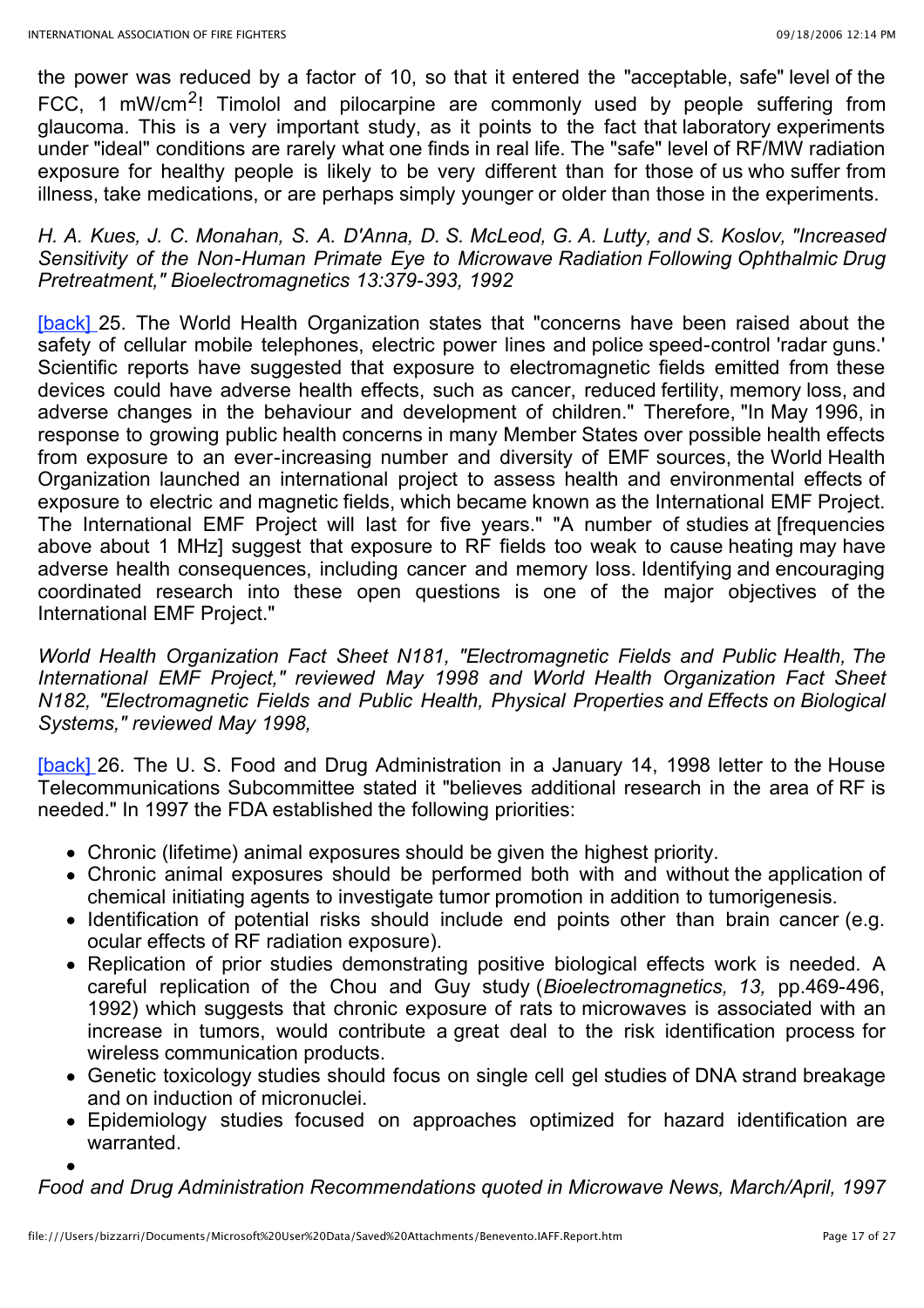[back] 27. The International Agency for Research on Cancer (IARC) is planning a multi-country, multi-million dollar study of cancer among users of wireless phones, beginning 1998. *Microwave News, January/February, 1998*

[back] 28. The Swedish Work Environmental Fund initiated a new epidemiological study on cellular phone radiation and brain tumors in 1997. *Microwave News, November/December, 1997*

[back] 29. The National Cancer Institute announced plans for a 5 year study of brain tumors and RF/MW radiation in 1993. *Microwave News, January/February, 1993*

[back] 30. The European Commission (EC) Expert Group on health effects of wireless phones called for a 5 year research program with a \$20 million budget, reported 1997. *Microwave News , January/February, 1997*

[back] 31. A report commissioned by New Zealand's Ministry of Health stated that "It is imperative that the scientific issues be clarified as soon as possible, as there is much at stake." It called for more research to examine the potential health effects of RF radiation. *Microwave News, November/December, 1996*

[back] 32. The National Health and Medical Research Council of Australia announced its sponsorship of a 5 year, \$3.5 million project on potential health effects of mobile phone technology in 1996. *Microwave News, November/December, 1996*

[back] 33. The Commonwealth Scientific Industrial Research Organization (CSIRO) of Australia concluded in 1995 that the safety of cellular telephones cannot be resolved "in the near future." Dr. Stan Barnett, a principal researcher of CSIRO, states that "My goal is to establish a national committee to approach this problem by coordinating relevant and focused research." He estimated a budget of \$3 million over a 3 year period would be necessary.

*Commonwealth Scientific Industrial Research Organization, "Status of Research on Biological Effects and Safety of Electromagnetic Radiation: Telecommunications Frequencies," a report prepared by Dr. Stan Barnett, as sited in Microwave News, September/October, 1995*

[back] 34. In Canada, Expert Panels are formed in response to requests from governments and other organizations for guidance on public policy issues where specialized knowledge is required. The Royal Society of Canada (RSC) is the only national academic organization, encompassing all fields of study in the sciences, arts and humanities that provides, through its Committee on Expert Panels, a service to Canadians by convening Expert Panels that produce publicly disseminated, arms-length, third party reviews. The most recent Expert Panel report addressing RF/MW radiation examines new data on dosimetry and exposure assessment, thermoregulation, biological effects such as enzyme induction, and toxicological effects, including genotoxicity, carcinogenicity, and testicular and reproductive outcomes. Epidemiological studies of mobile phone users and occupationally exposed populations are examined, along with human and animal studies of neurological and behavioural effects. All of the authoritative reviews completed within the last two years have supported the need for further research to clarify the possible associations between RF fields and adverse health outcomes that have appeared in some reports. See: http://www.rsc.ca/index.php? lang\_id=1&page\_id=120.

*Recent Advances in Research on Radiofrequency Fields and Health: 2001-2003; A Follow-up to The Royal Society of Canada, Report on the Potential Health Risks of Radiofrequency Fields*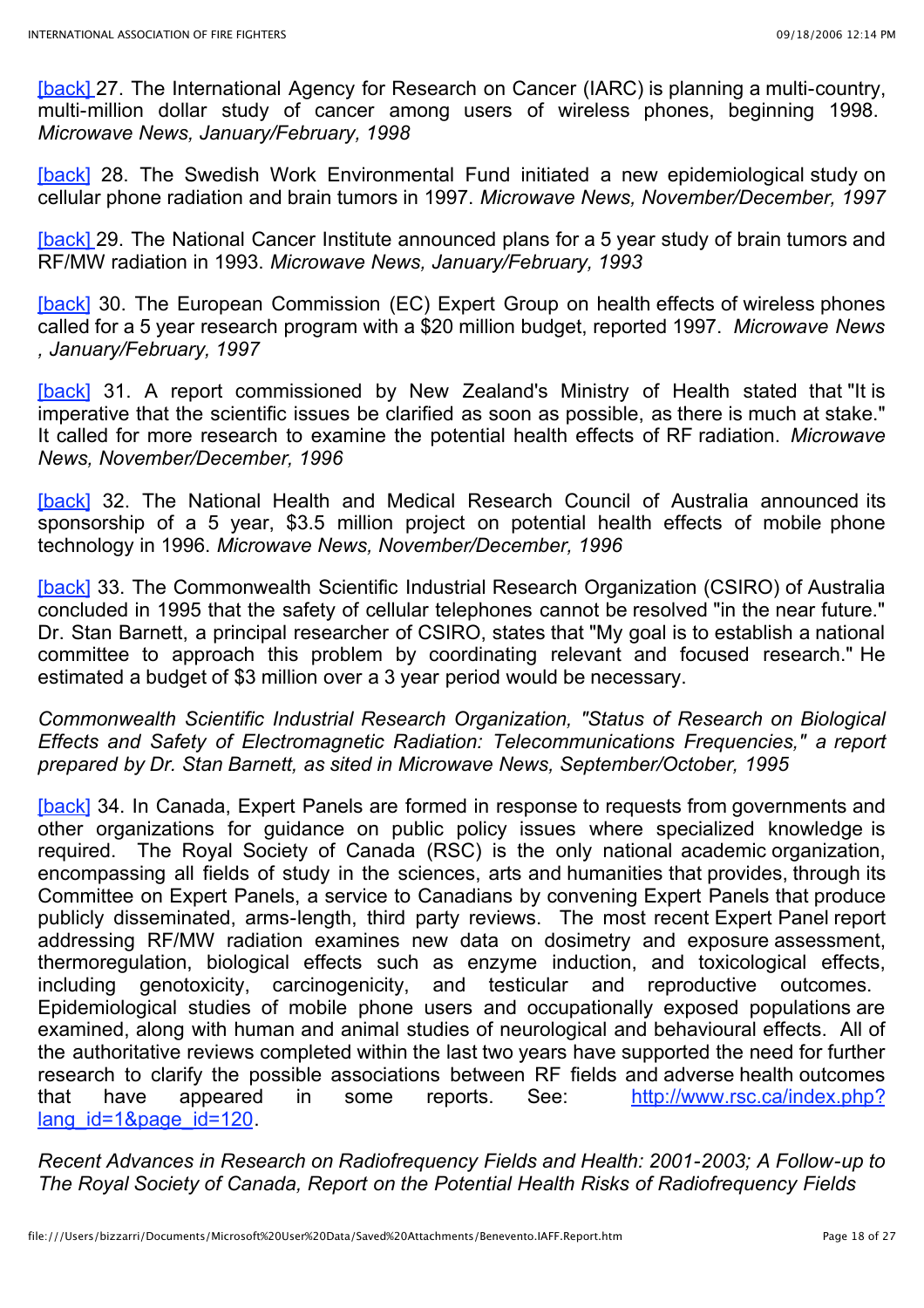### *from Wireless Telecommunication Devices, 1999*

[back] 35. The European Union effort to address this issue is in the study *Risk Evaluation of Potential Environmental Hazards from Low Energy Electromagnetic Field Exposure Using Sensitive in vitro Methods* (REFLEX). Exposure to electromagnetic fields (EMF) in relation to health is a controversial topic throughout the industrial world. So far epidemiological and animal studies have generated conflicting data and thus uncertainty regarding possible adverse health effects. This situation has triggered controversies in communities especially in Europe with its high density of population and industry and the omnipresence of EMF in infrastructures and consumer products. These controversies are affecting the siting of facilities, leading people to relocate, schools to close or power lines to be re-sited, all at great expense. The European Union believes that causality between EMF exposure and disease can never be regarded as proven without knowledge and understanding of the basic mechanisms possibly triggered by EMF. To search for those basic mechanisms powerful technologies developed in toxicology and molecular biology were to be employed in the REFLEX project to investigate cellular and subcellular responses of living cells exposed to EMF in vitro.

The REFLEX data have made a substantial addition to the data base relating to genotoxic and phenotypic effects of both ELF-EMF and RF-EMF on *in vitro* cellular systems. While the data neither precludes nor confirms a health risk due to EMF exposure nor was the project designed for this purpose, the value lies in providing new data that will enable mechanisms of EMF effects to be studied more effectively than in the past. Furthermore, the REFLEX data provide new information that will be used for risk evaluation by WHO, IARC and ICNIRP. For further information on REFLEX see: http://europa.eu.int/comm/research/quality-oflife/ka4/ka4\_electromagnetic\_en.html

[back] 36. The Swedish Radiation Protections Institute (SSI) endeavors to ensure that human beings and the environment are protected from the harmful effects of radiation, both in the present and in the future. SSI has focused on epidemiological research on cancer and exposure from mobile phones and transmitters as well as experimental cancer research. In addition three selected topics were also discussed, namely blood-brain barrier, heat shock proteins, and precautionary framework. For further information on SSI see: http://www.ssi.se/forfattning/eng\_forfattlista.html

[back] 37. In the United Kingdom, the National Radiological Protection Board (NRPB) was created by the Radiological Protection Act 1970. The statutory functions of NRPB are to advance the acquisition of knowledge about the protection of mankind from radiation hazards through research and to provide information and advice to persons (including Government Departments) with responsibilities in the United Kingdom in relation to the protection from radiation hazards either of the community as a whole or of particular sections of the community. The NFPB believes that there is a need for better occupational studies rather than simply for more. In particular, the studies need to be of occupational groups for whom measurements show that there is genuinely a substantially raised exposure to RF fields. If the studies are to be more informative than those so far, a key requirement will be for improved exposure measurement (or improved estimation of exposure) for individuals, or at least for occupational groups. It would be desirable, as far as practical, that the studies should measure the intensity and timing of RF field exposures, and also that they should include some assessment of major RF field exposures from sources other than the current occupation. Ideally, exposure assessment needs to be anatomical site (organ)-specific, because some sources result in greatly differing doses to different parts of the body. It is a difficulty in these prescriptions, of course, that the appropriate exposure metric is unknown. For further information on NRPB see: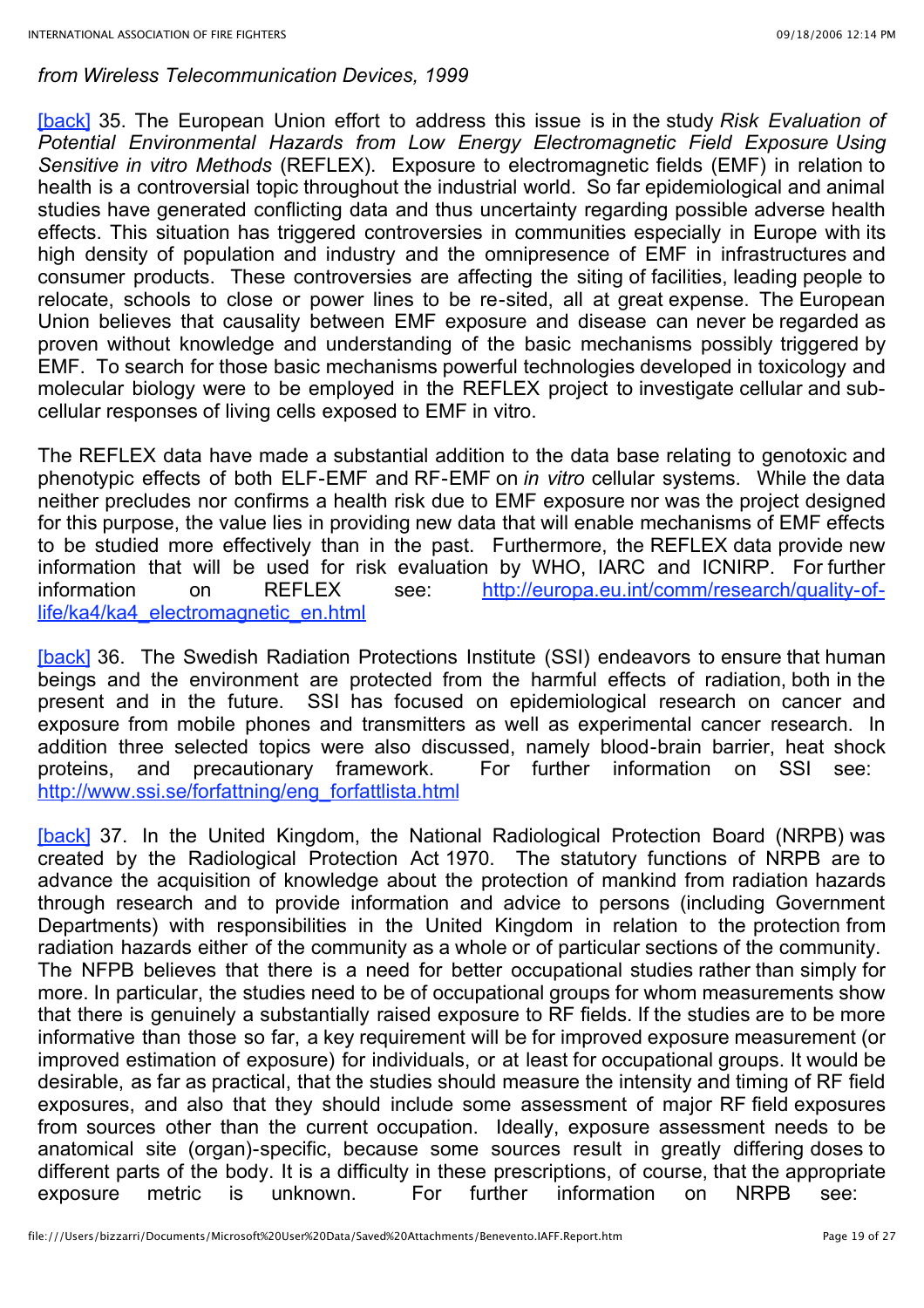### http://www.nrpb.org/index.htm

[back] 38. On January 5, 2005, the EMF-Team Finland issued the Helsinki Appeal 2005 to members of the European Parliament. In it physicians and researchers call on the European Parliament to apply the Precautionary Principle to electromagnetic fields, especially in the radioand microwave- frequency bands. They criticize the present RF/MW radiation safety standards that do not recognize the biological effects caused by non-thermal exposures to non-ionizing radiation [i.e., RF/MW radiation.] They also call for continued refunding of the REFLEX EMF research program. The text of the Helsinke Appeal 2005 is found at: http://www.emrpolicy.org/news/headlines/index.htm

[back] 39. On July 19, 1993 Dr. Elizabeth Jacobson, Deputy Director for Science, Center for Devices and Radiological Health, Food and Drug Administration criticized Thomas Wheeler, President of the Cellular Telecommunications Industry Association:

"I am writing to let you know that we were concerned about two important aspects of your press conference of July 16 concerning the safety of cellular phones, and to ask that you carefully consider the following comments when you make future statements to the press. First, both the written press statements and your verbal comments during the conference seemed to display an unwarranted confidence that these products will be found absolutely safe. In fact, the unremittingly upbeat tone of the press packet strongly implies that there can be no hazard, leading the reader to wonder why any further research would be needed at all.....More specifically, your press packet selectively quotes from our Talk Paper of February 4 in order to imply that FDA believes that cellular phones are "safe." ("There is no proof at this point that cellular phones are harmful.") In fact, the same Talk Paper also states, "There is not enough evidence to know for sure, either way." Our position, as we have stated it before, is this: Although there is no direct evidence linking cellular phones with harmful effects in humans, a few animal studies suggest that such effects could exist. It is simply too soon to assume that cellular phones are perfectly safe, or that they are hazardous--either assumption would be premature. This is precisely why more research is needed."

#### *Full text of letter can be found in Microwave News, July/August, 1993*

[back] 40. In 1993 the Director of the Office of Radiation and Indoor Air of the Environmental Protection Agency suggested that the FCC not adopt the 1992 ANSI/IEEE standard "due to serious flaws," among them (1) "the ANSI/IEEE conclusion that there is no scientific data indicating that certain subgroups of the population are more at risk than others is not supported by NCRP and EPA reports" and (2) "the thesis that ANSI/IEEE recommendations are protective of all mechanisms of interaction is unwarranted because the adverse effects level in the 1992 ANSI/IEEE standard are based on a thermal effect."

*Letter from Margo T. Oge, Director, Office of Radiation and Indoor Air to Thomas Stanley, Chief Engineer, Office of engineering and Technology, FCC, dated Nov 9, 1993*

### [back] 41. A brief sampling of the CSIRO report:

Problems in studies of human populations published to date include imprecise estimates of exposure. As a result, such epidemiological studies may underestimate any real risk. The likelihood of epidemiological studies providing useful information is questionable, particularly if the biological end point cannot be predicted. Its value in the short term (less than 10 years) must be negligible unless there was an enormous increase in the rate of cancer growth. Interestingly,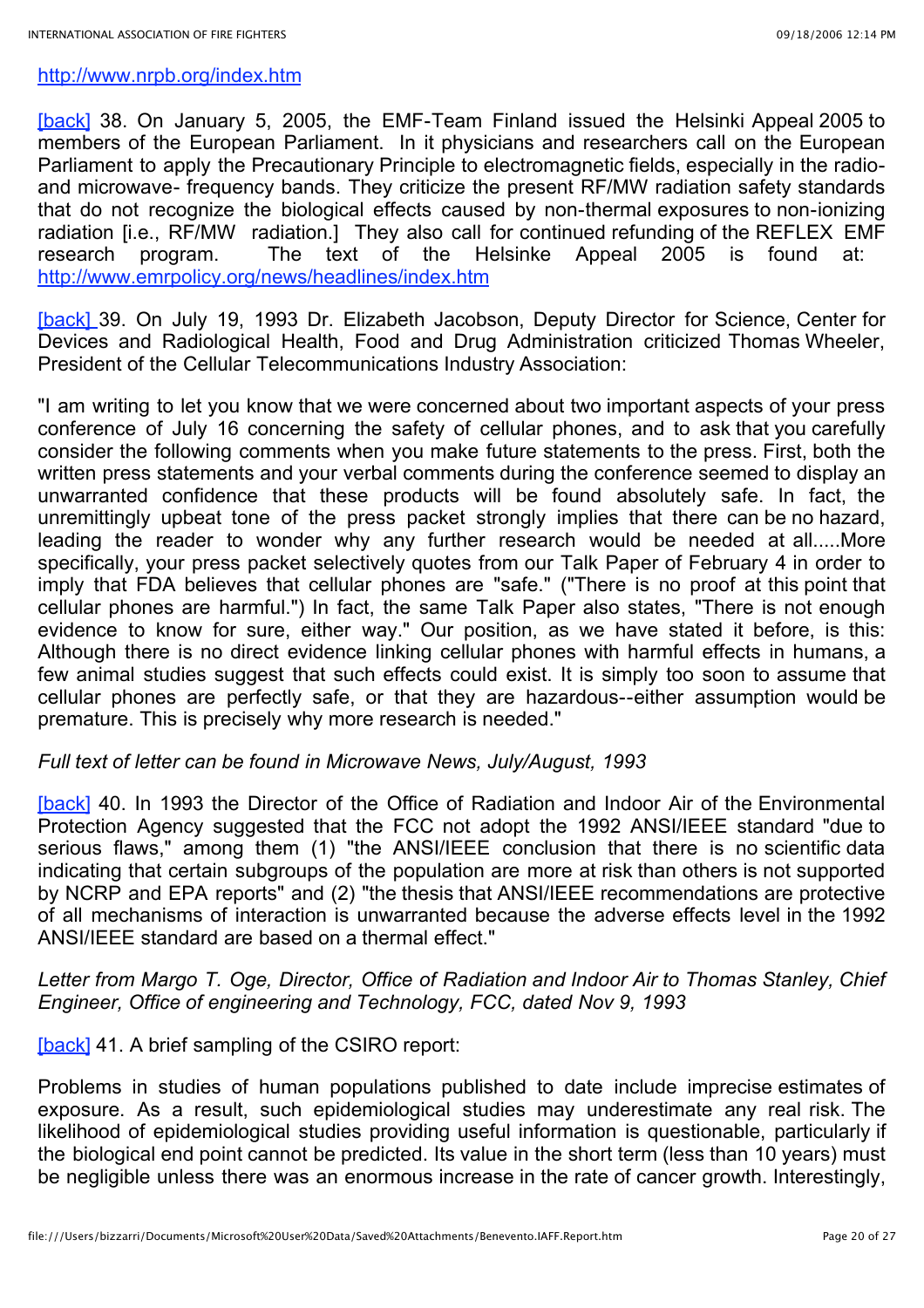the incidence of brain tumors in the EC countries has increased substantially in recent years.

RF safety cannot be assessed in the absence of reported serious effects when so little research has been aimed at the problem. It is somewhat surprising, and rather disappointing, to find that although the literature contains many hundreds of publications, there are very few areas of consensus....At low levels the absence of clear thresholds and [the] presence of intensity and frequency windows have created questions rather than provided answers.

There is no doubt that the interpretation of bioeffects data has been clouded by a preoccupation with thermally mediated processes. In fact, development of the ANSI/IEEE standard is based only on well-established thermal effects, and ignores the more subtle non-thermal processes that are more difficult to interpret and apply to human health.

*Commonwealth Scientific Industrial Research Organization, "Status of Research on Biological Effects and Safety of Electromagnetic Radiation: Telecommunications Frequencies," a report prepared by Dr. Stan Barnett, as sited in Microwave News, September/October, 1995*

[back] 42. Statement from the October 25-28, 1998 "*Symposium of Mobile Phones and Health - Workshop on Possible Biological and Health Effects of RF Electromagnetic Fields*" held at the University of Vienna, Austria.

The preferred terminology to be used in public communication: Instead of using the terms "athermal", "non-thermal" or "microthermal" effects, the term "low intensity biological effects" is more appropriate.

Preamble: The participants agreed that biological effects from low-intensity exposures are scientifically established. However, the current state of scientific consensus is inadequate to derive reliable exposure standards. The existing evidence demands an increase in the research efforts on the possible health impact and on an adequate exposure and dose assessment.

Base stations: How could satisfactory Public Participation be ensured: The public should be given timely participation in the process. This should include information on technical and exposure data as well as information on the status of the health debate. Public participation in the decision (limits, siting, etc.) should be enabled.

Cellular phones: How could the situation of the users be improved: Technical data should be made available to the users to allow comparison with respect to EMF-exposure. In order to promote prudent usage, sufficient information on the health debate should be provided. This procedure should offer opportunities for the users to manage reduction in EMF-exposure. In addition, this process could stimulate further developments of low-intensity emission devices.

[back] 43. Statement from the June 7-8, 2000 International Conference on Cell Tower Siting Linking Science and Public Health, Salzburg, Austria. The full report can be found at: www.landsbg.gv.at/celltower

- · It is recommended that development rights for the erection and for operation of a base station should be subject to a permission procedure. The protocol should include the following aspects:
	- o Information ahead and active involvement of the local public
	- o Inspection of alternative locations for the siting
	- o Protection of health and wellbeing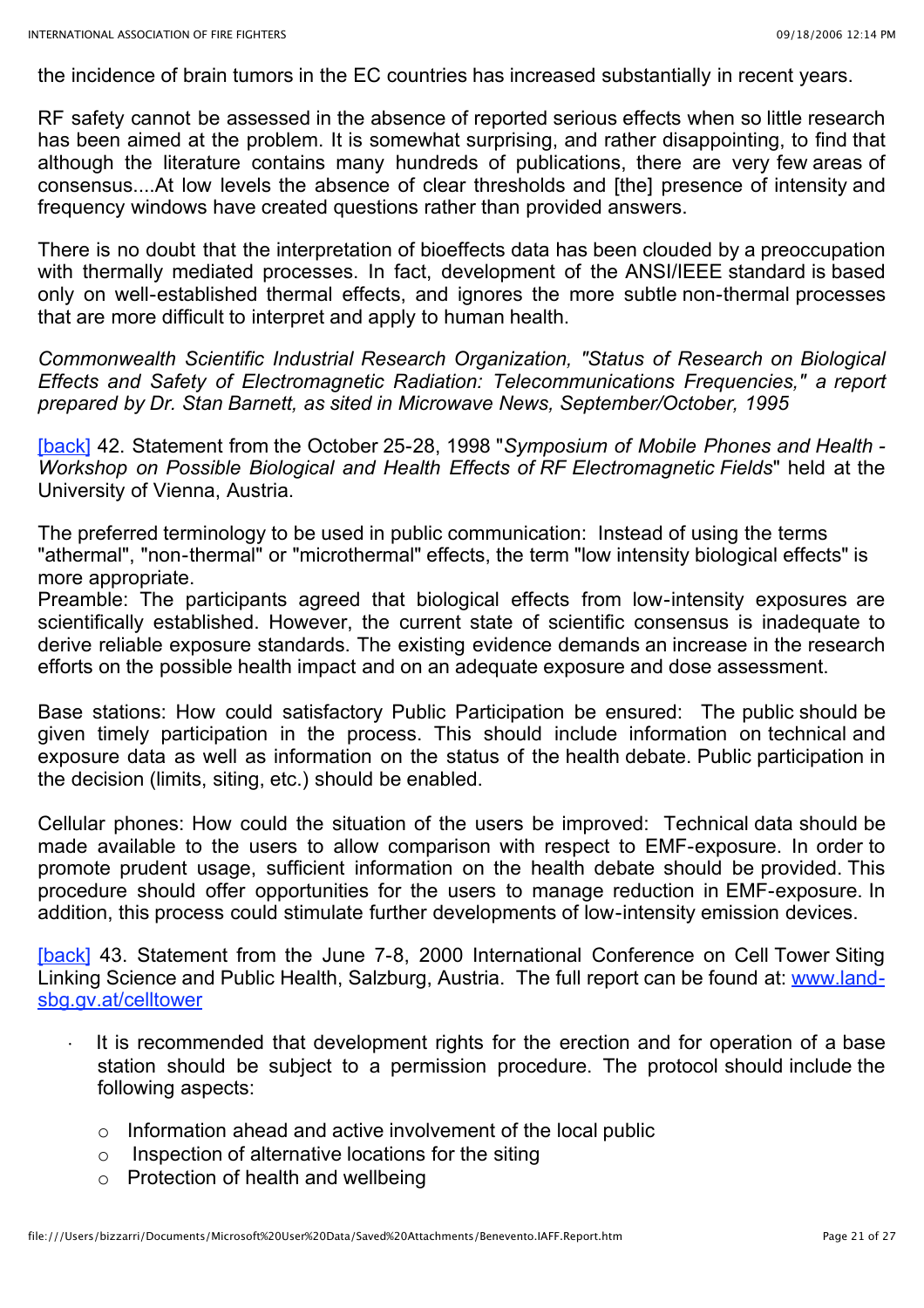- o Considerations on conservation of land- and townscape
- o Computation and measurement of exposure
- o Considerations on existing sources of HF-EMF exposure
- o Inspection and monitoring after installation
- $\cdot$  It is recommended that a national database be set up on a governmental level giving details of all base stations and their emissions.
- · It is recommended for existing and new base stations to exploit all technical possibilities to ensure exposure is as low as achievable (ALATA-principle) and that new base stations are planned to guarantee that the exposure at places where people spend longer periods of time is as low as possible, but within the strict public health guidelines.
- · Presently the assessment of biological effects of exposures from base stations in the lowdose range is difficult but indispensable for protection of public health. There is at present evidence of no threshold for adverse health effects.
	- o Recommendations of specific exposure limits are prone to considerable uncertainties and should be considered preliminary. For the total of all high frequency irradiation a limit value of 100 mW/m<sup>2</sup> (10 µW/cm<sup>2</sup>) is recommended.
	- $\circ$  For preventive public health protection a preliminary quideline level for the sum total of exposures from all ELF pulse modulated high-frequency facilities such as GSM base stations of 1 mW/m<sup>2</sup> (0.1 µW/cm<sup>2</sup>) is recommended.

[back] 44. Scientists attending the September 13-14, 2002 International Conference "State of the Research on Electromagnetic Fields – Scientific and Legal Issues," organized by ISPESL (National Institute for Prevention and Work Safety, Italy), the University of Vienna, and the City of Catania, held in Catania, Italy, agreed to the following:

- · Epidemiological and *in vivo* and *in vitro* experimental evidence demonstrates the existence for electromagnetic field (EMF) induced effects, some of which can be adverse to health.
- · We take exception to arguments suggesting that weak (low intensity) EMF cannot interact with tissue.
- There are plausible mechanistic explanations for EMF-induced effects which occur below present ICNIRP and IEEE guidelines and exposure recommendations by the EU.
- $\cdot$  The weight of evidence calls for preventive strategies based on the precautionary principle. At times the precautionary principle may involve prudent avoidance and prudent use.
- We are aware that there are gaps in knowledge on biological and physical effects, and health risks related to EMF, which require additional independent research.

[back] 45. The Freiburger Appeal is a German based appeal by mainly medical practitioners who are concerned about the effects, they believe, from mobile phone technology including masts that are appearing in their patients. It started in Oct 2002 and with very little international publicity has got 50,000 signatories with at least 2000 medical signatures from across the world. Mast These physicians and scientists agreed to establish an international scientific commission to promote research for the protection of public health from EMF and to develop the scientific basis and strategies for assessment, prevention, management and communication of risk, based on the precautionary principle.

## Excerpt:

*On the basis of our daily experiences, we hold the current mobile communications technology*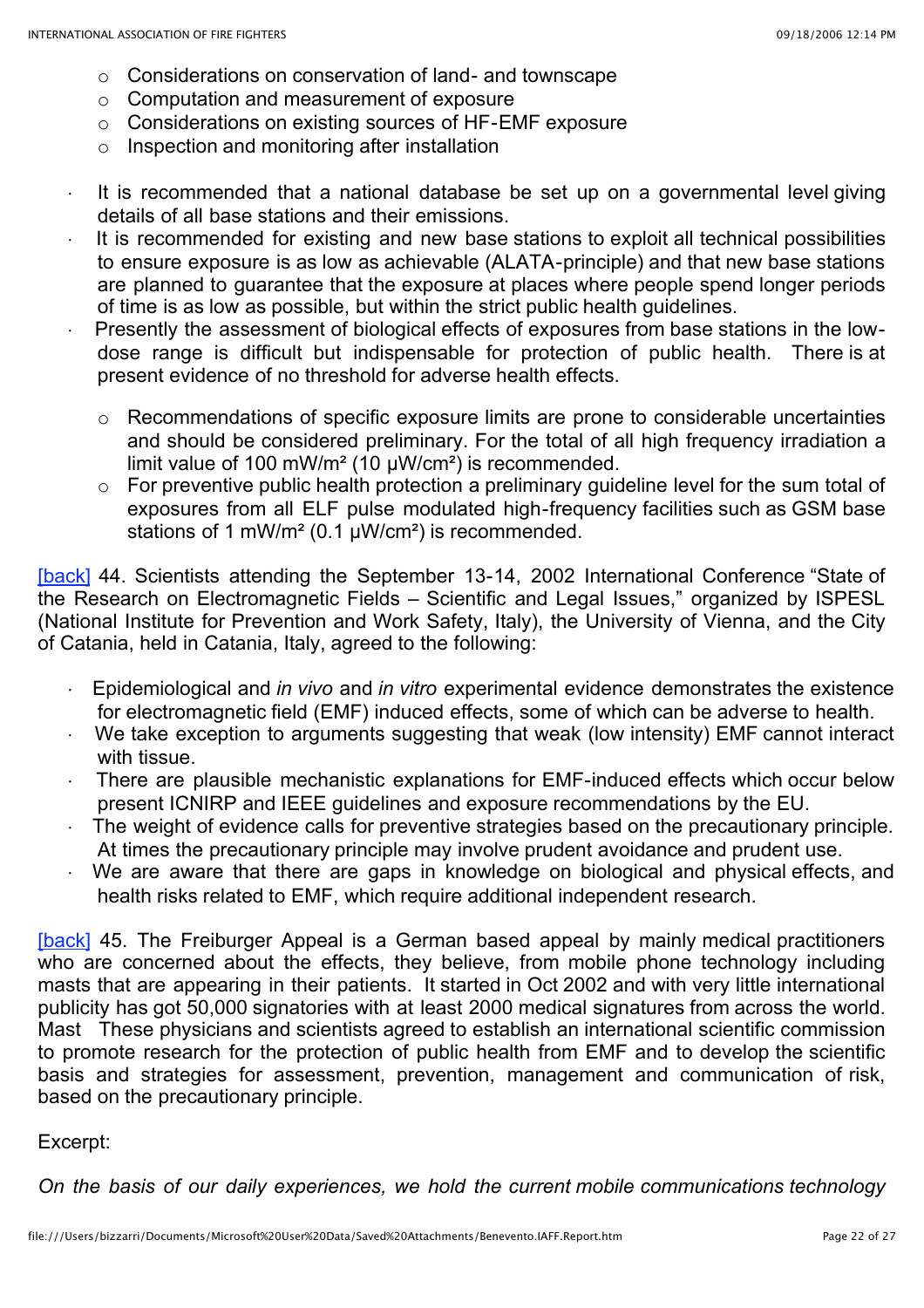*(introduced in 1992 and since then globally extensive) and cordless digital telephones (DECT standard) to be among the fundamental triggers for this fatal development. One can no longer evade these pulsed microwaves. They heighten the risk of already-present chemical/physical influences, stress the body–immune system, and can bring the body–still-functioning regulatory mechanisms to a halt. Pregnant women, children, adolescents, elderly and sick people are especially at risk.*

Statement of the physicians and researchers of Interdisziplinäre Gesellschaft für Umweltmedizin e. V. (Interdisciplinary Association for Environmental Medicine) IGUMED, Sackingen, Germany, September 19, 2002. The Freiburger Appeal can be found at: http://www.mastsanity.org/doctors-appeals.html.

[back] 46. Report of the European Union's REFLEX Project (Risk Evaluation of Potential Environmental Hazards from Low Frequency Electromagnetic Field Exposure Using Sensitive *in vitro* Methods), November 2004. The Project studied ELF and RF exposures to various animal cell types. The report is found at: http://www.itis.ethz.ch/downloads/REFLEX\_Final%20Report\_171104.pdf

From the Summary: *[t]he omnipresence of EMF's in infrastructures and consumer products* have become a topic of public concern. This is due to the fear of people that based on the many *conflicting research data a risk to their health cannot be excluded with some certainty. Therefore, the overall objective of REFLEX was to find out whether or not the fundamental biological processes at the cellular and molecular level support such an assumption. For this purpose, possible effects of EMF's on cellular events controlling key functions, including those involved in carcinogenesis and in the pathogenesis of neurodegenerative disorders, were studied through focused research. Failure to observe the occurrence of such key critical events in living cells after EMF exposure would have suggested that further research efforts in this field could be suspended and financial resources be reallocated to the investigation of more important issues. But as clearly demonstrated, the results of the REFLEX project show the way into the opposite direction.*

[back] 47. From the Discussion section of the December 20, 2004 Second Annual Report of Sweden's Radiation Protection Board (SSI) entitled: *Recent Research on Mobile Telephony and Health Risks: Second Annual Report from SSI's Independent Expert Group on Electromagnetic Fields*. The complete report is available at: http://www.ssi.se/english/EMF\_exp\_Eng\_2004.pdf

*To date, little is known about the levels of radiofrequency radiation exposure in the general population from sources such as mobile phones being used by oneself or other people, mobile phone base stations, and radio and television transmitters. Measurements that have been performed have usually been made as a result of public concern about base station exposures or other specific sources, and have therefore been made at locations that could be assumed to have higher fields than would be the case if measurement locations were selected randomly. Furthermore, all measurements have been stationary, and there is today no knowledge about the level of exposure that an individual will have throughout the day.*

*There is need for information about the personal exposure to RF fields in the general population, to enhance the understanding of the relative importance of exposure from base stations close to the home, from radio and television transmitters, and from the use of mobile phones . . . Studies with personal RF exposure measurements of randomly selected samples of the general population are strongly encouraged.*

[back] 48. Released January 11, 2005, Mobile Phones and Health 2004: Report by the Board of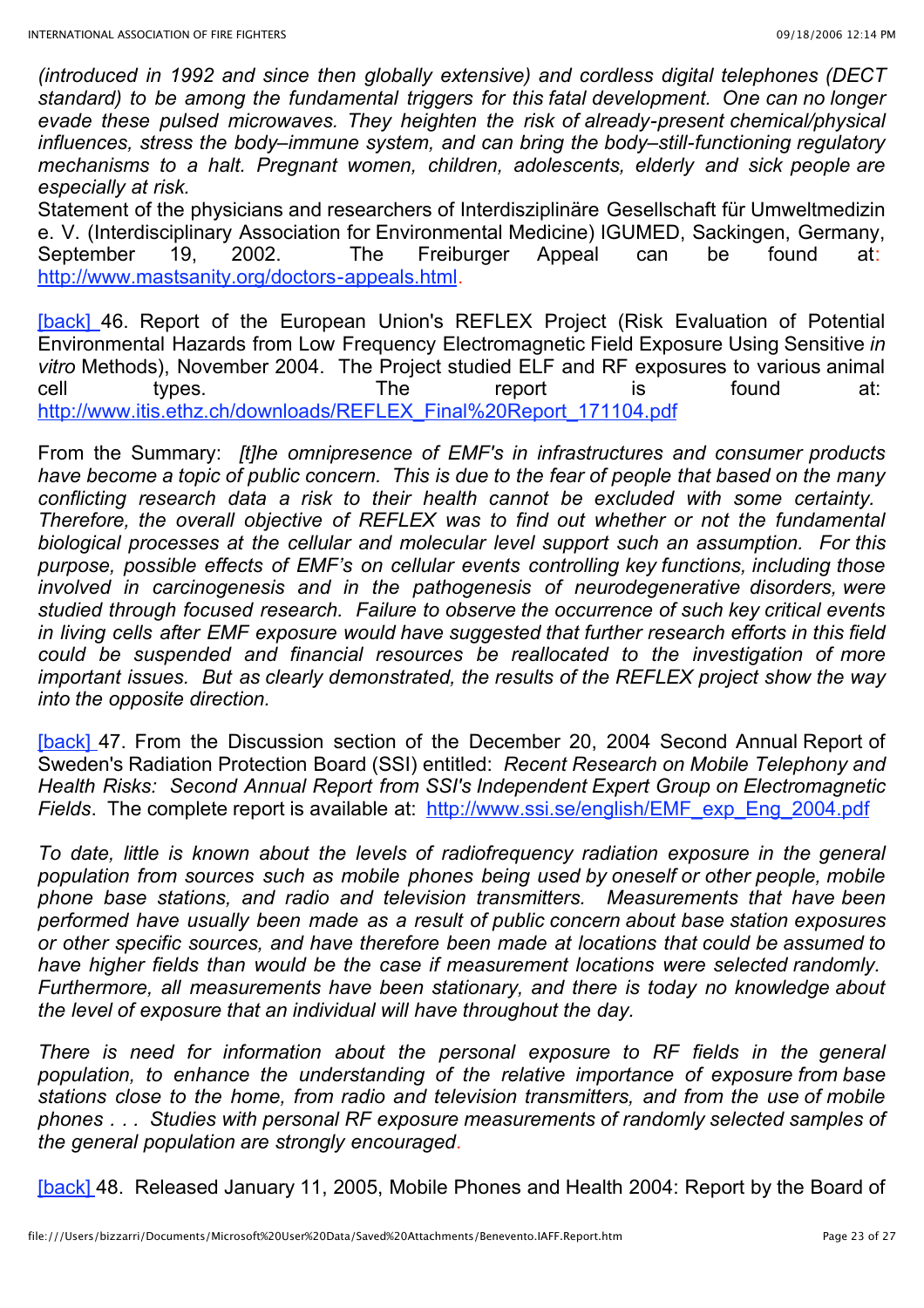NRPB Documents of the NRPB: Volume 15, No. 5. See: http://www.nrpb.org/publications/documents\_of\_nrpb/abstracts/absd15-5.htm

From the Executive Summary:

*The Board notes that a central recommendation in the Stewart Report was that a precautionary approach to the use of mobile phone technologies be adopted until much more detailed and scientifically robust information on any health effects becomes available.*

*The Board considers that it is important to understand the signal characteristics and field strengths arising from new telecommunications systems and related technologies, to assess the RF exposure of people, and to understand the potential biological effects on the human body.*

[back] 49. The ICNIRP exposure guidelines are only designed to protect against "known adverse" health impacts," according to Dr. Jürgen Bernhardt, ICNIRP's chairman. Bernhardt reviewed the updated limits, which cover the spectrum from 1 Hz to 300 GHz, in a presentation at the *20th Annual Meeting of the Bioelectromagnetics Society* in St. Pete Beach, FL, on June 10. The limits protect against "short-term, immediate health effects" such as nerve stimulation, contact shocks and thermal insults, according to the guidelines, which appear in the April issue of *Health Physics* (*74*, pp.494-522, 1998). Despite "suggestive" evidence that power frequency magnetic fields can be carcinogenic, ICNIRP has concluded that this and other non-thermal health effects have not been "established." ICNIRP has long followed this approach to standard-setting. In his talk, Bernhardt noted that the guidelines include "no consideration regarding prudent avoidance" for health effects for which evidence is less than conclusive.

*Microwave News, July/August 1998*

### **Additional References and Studies**

*The following references reporting biological effects of radiofrequency radiation (RFR) at low intensities through January 2005 were compiled on 12/27/04 by Henry C. Lai PhD, Research Professor of Bioengineering, University of Washington, Seattle, WA*

Balode *Sci Total Environ* 180(1):81-85, 1996 - blood cells from cows from a farm close and in front of a radar installation showed significantly higher level of severe genetic damage.

Boscol et al. *Sci Total Environ* 273(1-3):1-10, 2001 - RFR from radio transmission stations  $(0.005 \text{ mW/cm}^2)$  affects immune system in women.

Chiang et al. *J. Bioelectricity* 8:127-131, 1989 - people who lived and worked near radio antennae and radar installations showed deficits in psychological and short-term memory tests.

de Pomerai et al. *Nature* 405:417-418, 2000. *Enzyme Microbial Tech* 30:73-79, 2002 - reported an increase in a molecular stress response in cells after exposure to a RFR at a SAR of 0.001 W/kg. This stress response is a basic biological process that is present in almost all animals including humans.

de Pomerai et al. (*FEBS Lett* 22;543(1-3):93-97, 2003 - RFR damages proteins at 0.015-0.020 W/kg.

D'Inzeo et al. *Bioelectromagnetics* 9(4):363-372, 1988 - very low intensity RFR (0.002 – 0.004 mW/cm2) affects the operation of acetylcholine-related ion-channels in cells. These channels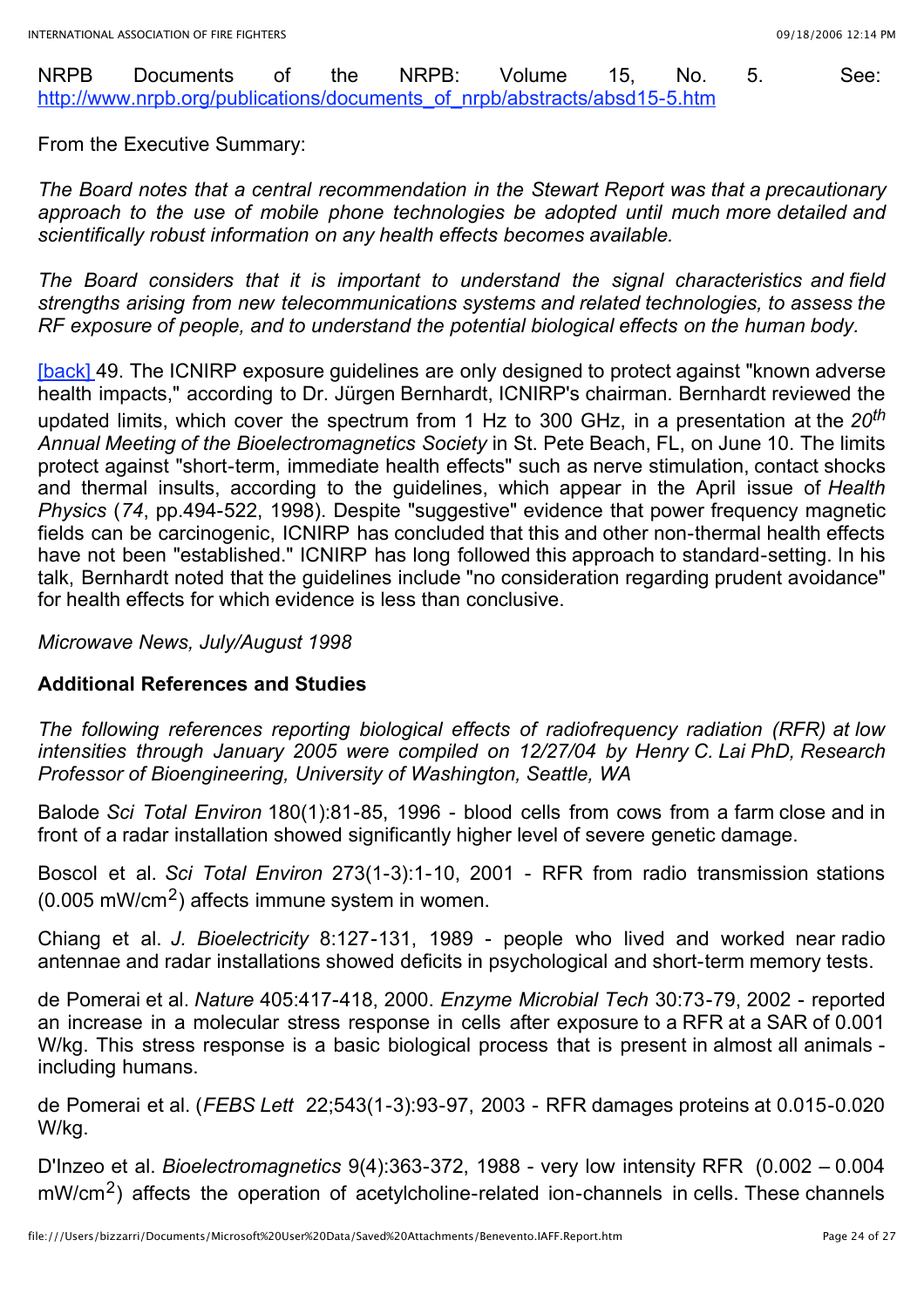play important roles in physiological and behavioral functions.

Dolk et al. *Am J Epidemiol* 145(1):1-91997- a significant increase in adult leukemias was found in residents who lived near the Sutton Coldfield television (TV) and frequency modulation (FM) radio transmitter in England.

Dutta et al.*Bioelectromagnetics* 10(2):197-202 1989 - reported an increase in calcium efflux in cells after exposure to RFR at 0.005 W/kg. Calcium is an important component of normal cellular functions.

Fesenko et al. *Bioelectrochem Bioenerg* 49(1):29-35, 1999 - reported a change in immunological functions in mice after exposure to RFR at a power density of 0.001 mW/cm<sup>2</sup>.

Hallberg O, Johansson O, ( 2004) concluded that continuous disturbance of cell repair mechanisms by body-resonant FM electromagnetic fields seems to amplify the carcinogenic effects resulting from cell damage caused e.g. by UV-radiation.

Hjollund et al. *Reprod Toxicol* 11(6):897, 1997 - sperm counts of Danish military personnel, who operated mobile ground-to-air missile units that use several RFR emitting radar systems (maximal mean exposure  $0.01$  mW/cm<sup>2</sup>), were significantly lower compared to references.

Hocking et al. *Med J Aust* 165(11-12):601-605, 1996 - an association was found between increased childhood leukemia incidence and mortality and proximity to TV towers.

Ivaschuk et al. *Bioelectromagnetics* 18(3):223-229, 1999 - short-term exposure to cellular phone RFR of very low SAR (26 mW/kg) affected a gene related to cancer.

Kolodynski and Kolodynska, *Sci Total Environ* 180(1):87-93, 1996 - school children who lived in front of a radio station had less developed memory and attention, their reaction time was slower, and their neuromuscular apparatus endurance was decreased.

Kwee et al. *Electro- and Magnetobiology* 20: 141-152, 2001 - 20 minutes of cell phone RFR exposure at 0.0021 W/kg increased stress protein in human cells.

Lebedeva et al. *Crit Rev Biomed Eng* 28(1-2):323-337, 2000 - brain wave activation was observed in human subjects exposed to cellular phone RFR at 0.06 mW/cm2.

Magras and Xenos *Bioelectromagnetics* 18(6):455-461, 1999 - reported a decrease in reproductive function in mice exposed to RFR at power densities of 0.000168 - 0.001053 mW/cm<sup>2</sup>. Irreversible sterility was found in the fifth generation of offspring.

Mann et al. *Neuroendocrinology* 67(2):139-144, 1998 - a transient increase in blood cortisol was observed in human subjects exposed to cellular phone RFR at 0.02 mW/cm<sup>2</sup>. Cortisol is a hormone involved in stress reaction.

Marinelli et al. *J Cell Physiol.* 198(2):324-332, 2004 - exposure to 900-MHz RFR at 0.0035 W/kg affected cell's self-defense responses.

Michelozzi et al. *Epidemiology* 9 (Suppl) 354p, 1998 - leukemia mortality within 3.5 km (5,863 inhabitants) near a high power radio-transmitter in a peripheral area of Rome was higher than expected.

Michelozzi et al. *Am J Epidemiol* 155(12):1096-1103, 2002 - childhood leukemia higher at a distance up to 6 km from a radio station.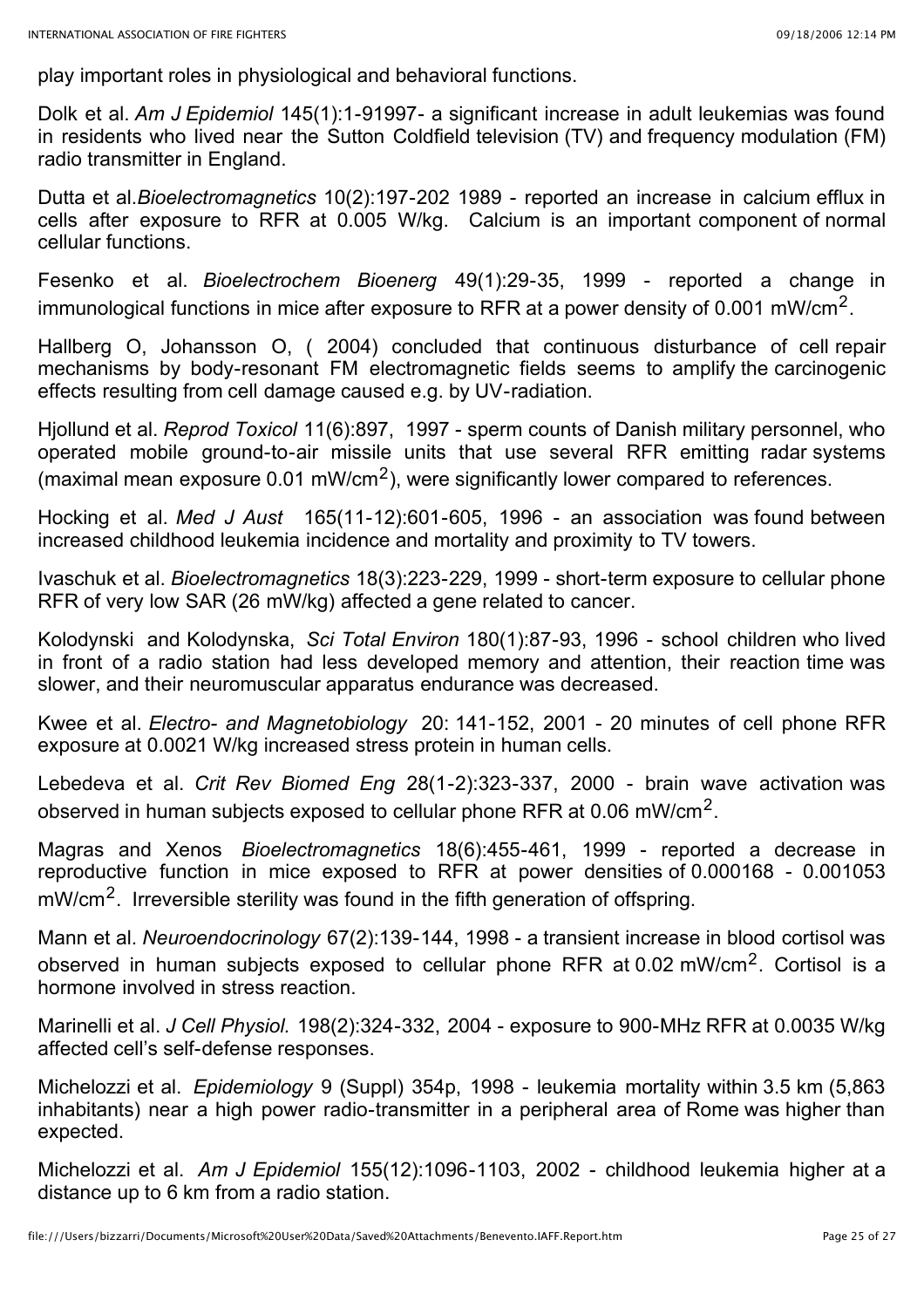Navakatikian and Tomashevskaya "Biological Effects of Electric and Magnetic Fields, Volume 1," D.O. Carpenter (ed) Academic Press, San Diego, CA, pp.333-342. 1994 - RFR at low intensities (0.01 - 0.1 mW/cm<sup>2</sup>; 0.0027- 0.027 W/kg) induced behavioral and endocrine changes in rats. Decreases in blood concentrations of testosterone and insulin were reported.

Novoselova et al. *Bioelectrochem Bioenerg* 49(1):37-41, 1999 -low intensity RFR (0.001 mW/cm<sup>2</sup>) affects functions of the immune system.

Park et al. *International Archives of Occupational and Environmental Health* 77(6):387-394, 2004 - higher mortality rates for all cancers and leukemia in some age groups in the area near the AM radio broadcasting towers.

Persson et al. *Wireless Network* 3:455-461, 1997 - reported an increase in the permeability of the blood-brain barrier in mice exposed to RFR at 0.0004 - 0.008 W/kg. The blood-brain barrier envelops the brain and protects it from toxic substances.

Phillips et al. *Bioelectrochem. Bioenerg.* 45:103-110, 1998 - reported DNA damage in cells exposed to RFR at SAR of 0.0024 - 0.024 W/kg.

Polonga-Moraru et al. *Bioelectrochemistry* 56(1-2):223-225, 2002 - change in membrane of cells in the retina (eye) after exposure to RFR at 15 µW/cm<sup>2</sup>.

Pyrpasopoulou et al. *Bioelectromagnetics* 25(3):216-227, 2004 - exposure to cell phone radiation during early gestation at SAR of 0.0005 W/kg (5  $\mu$ W/cm<sup>2</sup>) affected kidney development in rats.

Salford et al. *Environ Health Persp* Online January 29, 2003 - Nerve cell damage in mammalian brain after exposure to microwaves from GSM mobile phones signal at 0.02 W/kg.

Santini et al. *Pathol Biol* (Paris) 50(6):369-373, 2002 - increase in complaint frequencies for tiredness, headache, sleep disturbance, discomfort, irritability, depression, loss of memory, dizziness, libido decrease, in people who lived within 300 m of mobile phone base stations.

Sarimov et al. *IEEE Trans Plasma Sci* 32:1600-1608, 2004 - GSM microwaves affect human lymphocyte chromatin similar to stress response at 0.0054 W/kg.

Schwartz et al. *Bioelectromagnetics* 11(4):349-358, 1990 - calcium movement in the heart affected by RFR at SAR of 0.00015 W/kg. Calcium is important in muscle contraction. Changes in calcium can affect heart functions.

Somosy et al. *Scanning Microsc* 5(4):1145-1155, 1991 - RFR at 0.024 W/kg caused molecular and structural changes in cells of mouse embryos.

Stagg et al. *Bioelectromagnetics* 18(3):230-236, 1997- glioma cells exposed to cellular phone RFR at 0.0059 W/kg showed significant increases in thymidine incorporation, which may be an indication of an increase in cell division.

Stark et al. *J Pineal Res* 22(4):171-176, 1997 - a two- to seven-fold increase of salivary melatonin concentration was observed in dairy cattle exposed to RFR from a radio transmitter antenna.

Tattersall et al. *Brain Res* 904(1):43-53, 2001 - low-intensity RFR (0.0016 - 0.0044 W/kg) can modulate the function of a part of the brain called the hippocampus, in the absence of gross